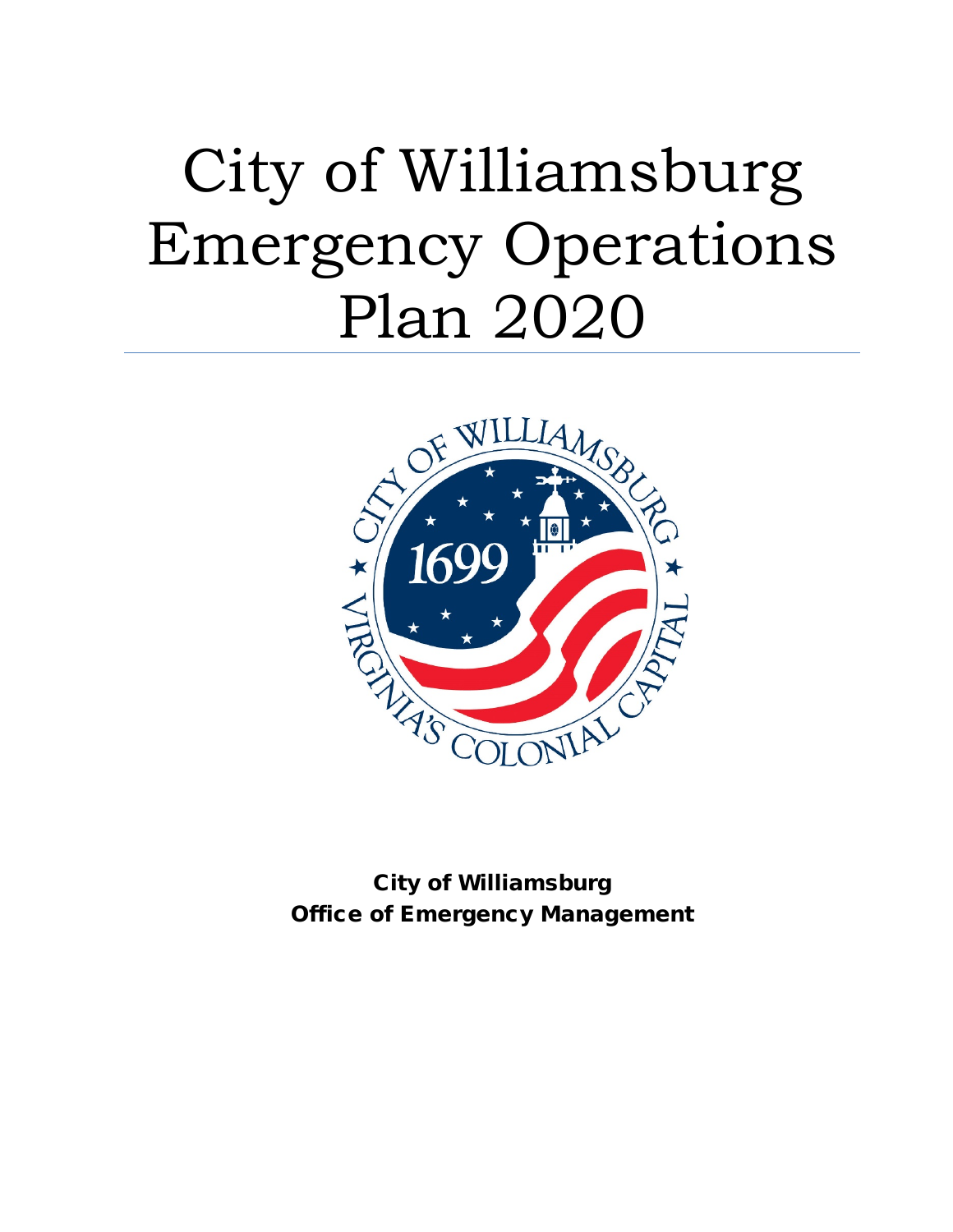## **Table of Contents**

| <b>PURPOSE</b>                                                               |  |
|------------------------------------------------------------------------------|--|
|                                                                              |  |
|                                                                              |  |
|                                                                              |  |
| INFORMATION COLLECTION, ANALYSIS AND DISSEMINATION  11                       |  |
| COMMUNICATIONS                                                               |  |
|                                                                              |  |
|                                                                              |  |
|                                                                              |  |
|                                                                              |  |
|                                                                              |  |
|                                                                              |  |
|                                                                              |  |
|                                                                              |  |
| Attachment 4 - Sample Resolution for the Declaration of a Local Emergency  1 |  |
|                                                                              |  |
|                                                                              |  |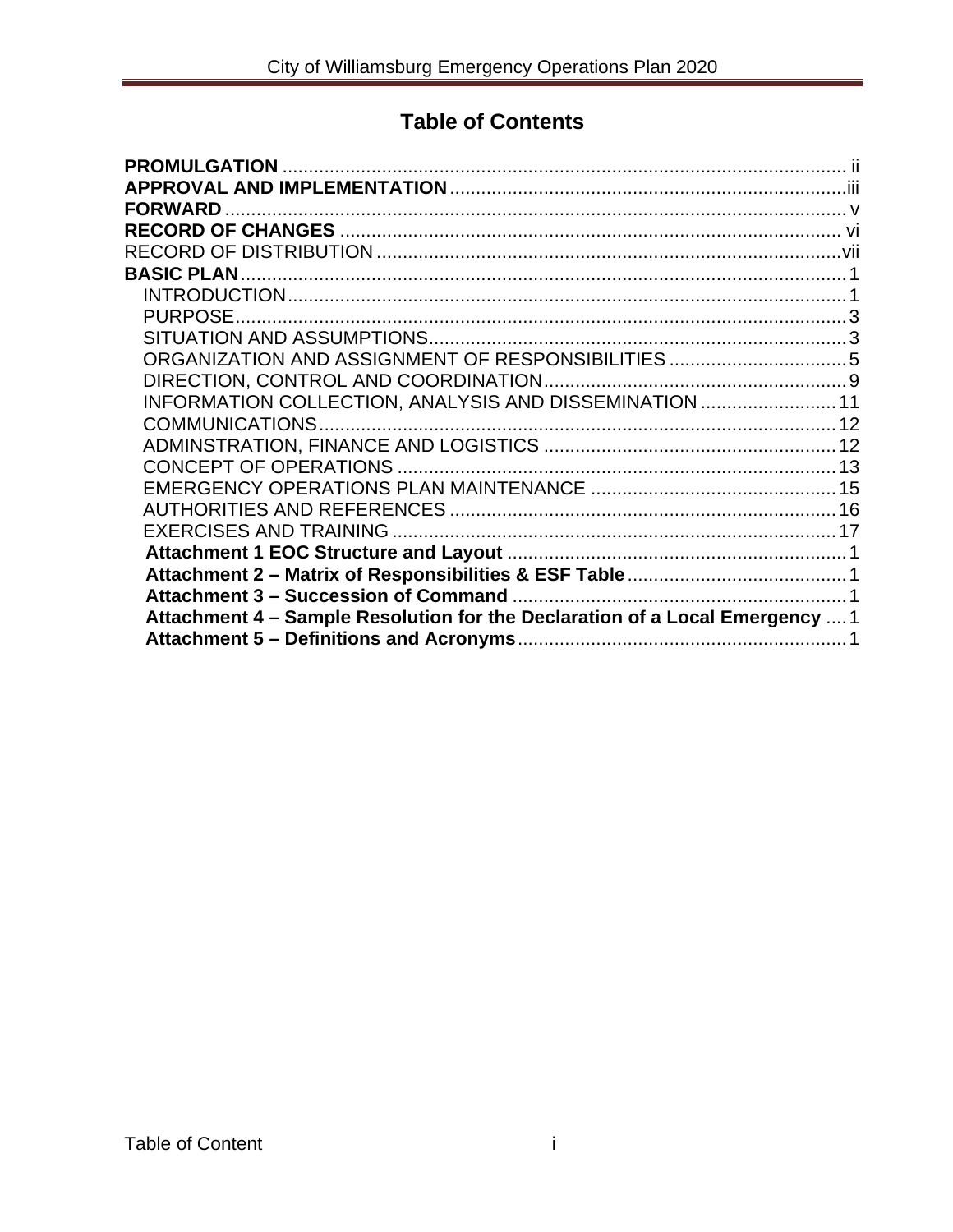## **PROMULGATION**

<span id="page-2-0"></span>(A COPY OF THE SIGNED RESOLUTION WILL BE INSERTED HERE)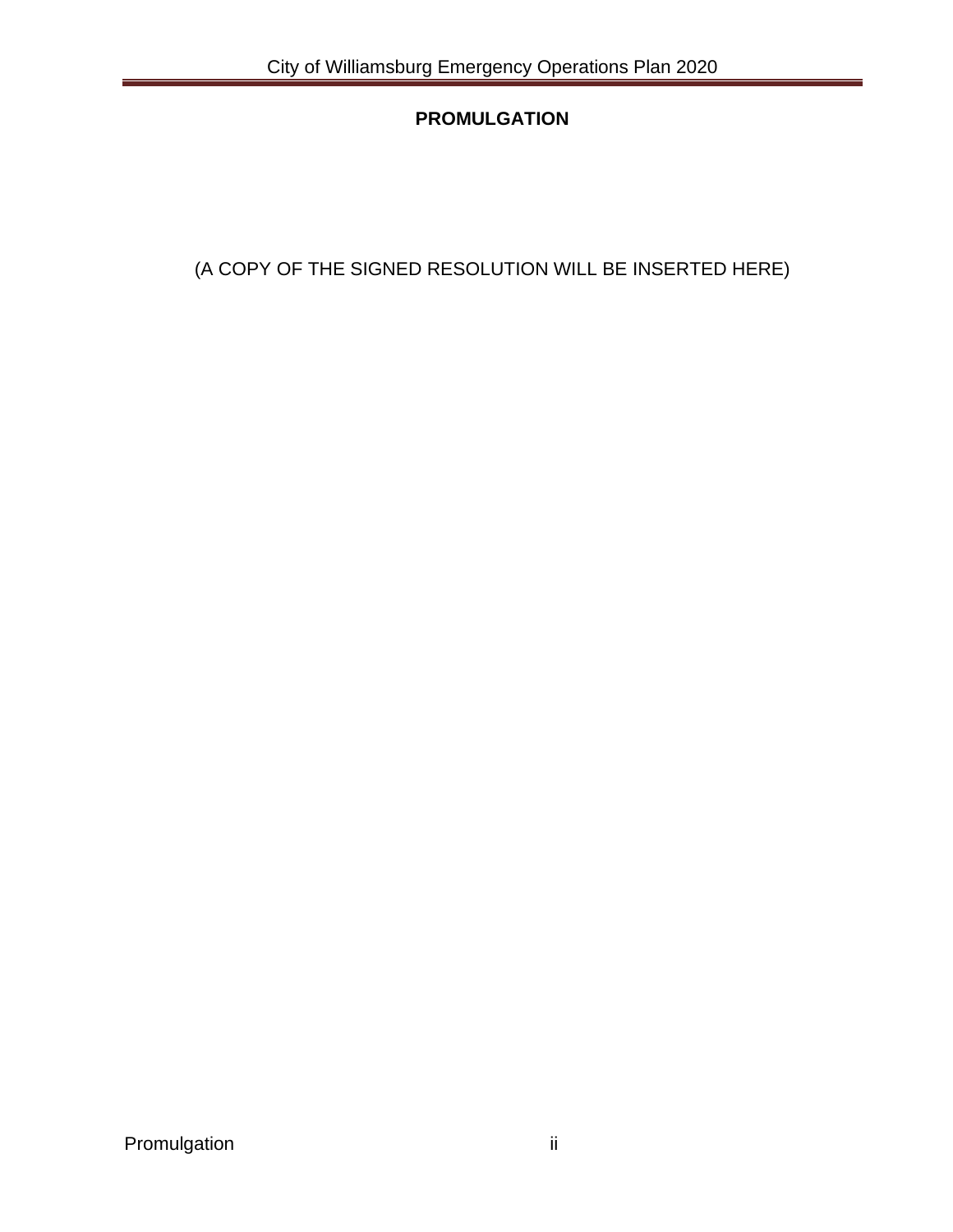#### **APPROVAL AND IMPLEMENTATION**

<span id="page-3-0"></span>The City of Williamsburg Emergency Operations Plan (EOP) 2020, referred to as the EOP 2020 has been updated as required by the Code of the Commonwealth of Virginia, §44- 146.19. The Code requires the jurisdiction complete a comprehensive review and revision of its EOP every four years, and the revised plan shall be formally adopted by the locality's governing body. The City of Williamsburg EOP 2020 has been submitted to the City Council for its adoption in accordance with the VA Code. By Resolution included in the Promulgation of this EOP, the City Council has officially adopted this EOP.

The City of Williamsburg City Council designated the National Incident Management System (**NIMS**) as the basis for all incident management in the City of Williamsburg. By Board Resolution 05-17, dated August 11, 2005 a copy of the resolution is included in the Reference Material Section. The Coordinator of Emergency Management will forward any relevant updates to NIMS to all departments critical to implementation of the EOP.

The City Manager is designated as the Director of Emergency Management and has the authorities and responsibilities as outlined in the code and any related City Ordinances.

The Fire Chief is designated as the Coordinator of Emergency Management and has the authorities and responsibilities as outlined in the code, any related City Ordinances, this EOP and as directed or delegated by the City Manager. Nothing in this authority is intended to limit the authorities or responsibilities of the Fire Chief in the responsibilities of his/her position as Fire Chief.

The Coordinator of Emergency Management may designate Deputy Coordinators as necessary to assist in carrying out a comprehensive Emergency Management Program.

The City Manager, Fire Chief and the Chief of Police are authorized to activate this EOP 2020, and the Emergency Operations Center (EOC) as needed. When activation is contemplated or occurs, the Director of Emergency Management (if not the initiator of the activation) will be immediately advised of the circumstances leading to the activation.

The Coordinator of Emergency Management is responsible for keeping this EOP current and is authorized to complete an annual review and update to this EOP as needed. Changes and updates to this EOP and associated annexes shall be published in either electronic or hard copy as appropriate to ensure all copies are up to date and distributed to critical city partners.

All City of Williamsburg departments, agencies, and staff are directed to implement this EOP 2020 as the City's response to all emergencies which impact the city. Each department and agency is hereby authorized to implement all tasks assigned, and necessary to fulfill the intent of this plan, and to provide annually an updated listing of successors and delegations for key personnel within their department or agency to the Coordinator of Emergency Management.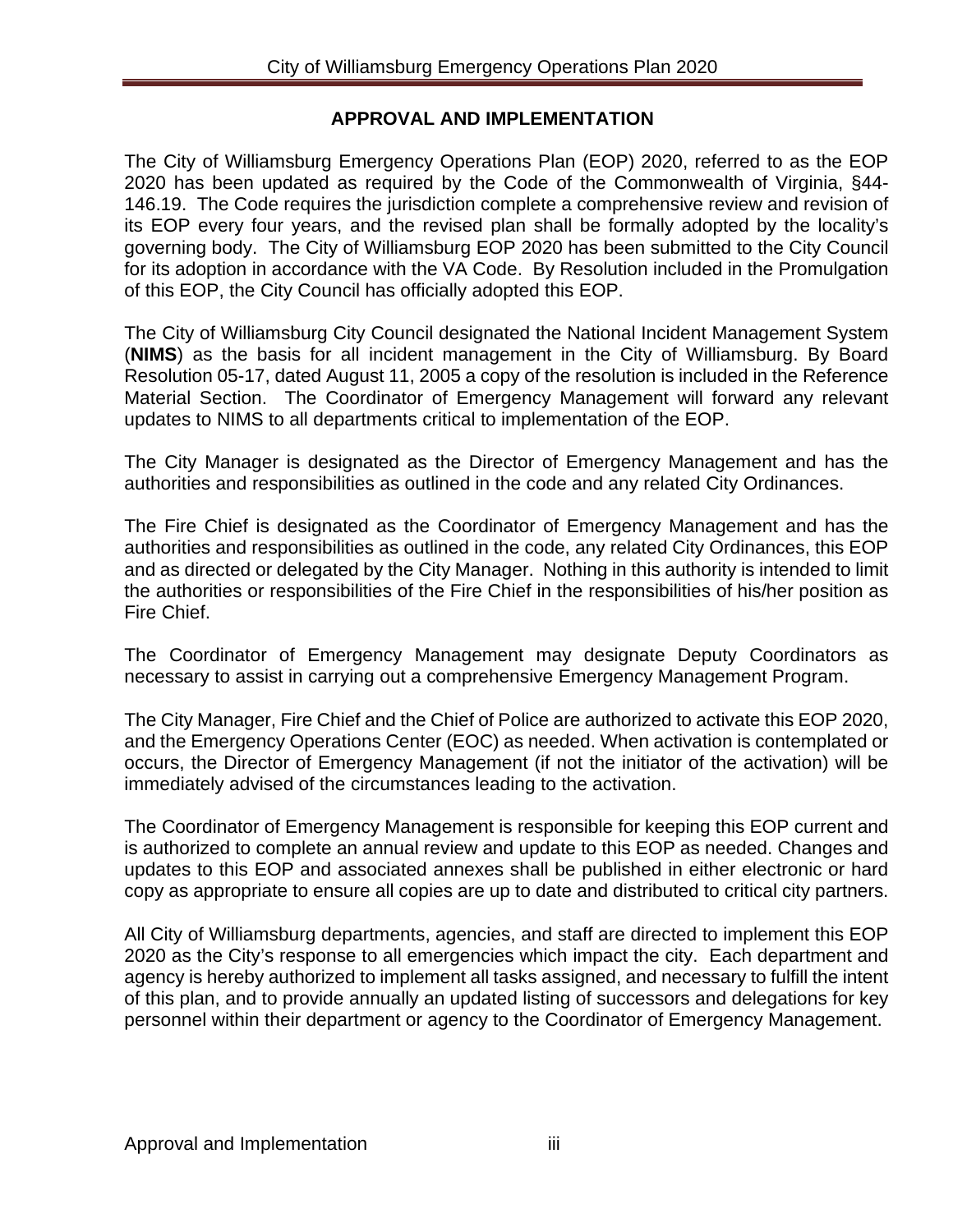This plan is effective as a basis for training and pre-disaster preparedness upon receipt. It is effective for execution when:

- Any disaster, event, or significant incident threatens or occurs in the city that in the judgement of the Director of Emergency Management, or his designee, requires the coordination of multiple agencies and resources.
- A local disaster is declared under the provisions of Section 44-146.21, the Commonwealth of Virginia Emergency Management and Disaster Law of 2000, as amended.
- A state of emergency is declared by the Governor that includes or impacts the City of Williamsburg.

This Emergency Operations Plan 2020 has been revised and updated with changes since the last full revision in 2016. The City of Williamsburg Emergency Operations Plan of 2016 is hereby rescinded and replaced with the EOP 2020.

**City Manager** 

**Andrew O. Trivette Community Community Community Community Date: March 12, 2020**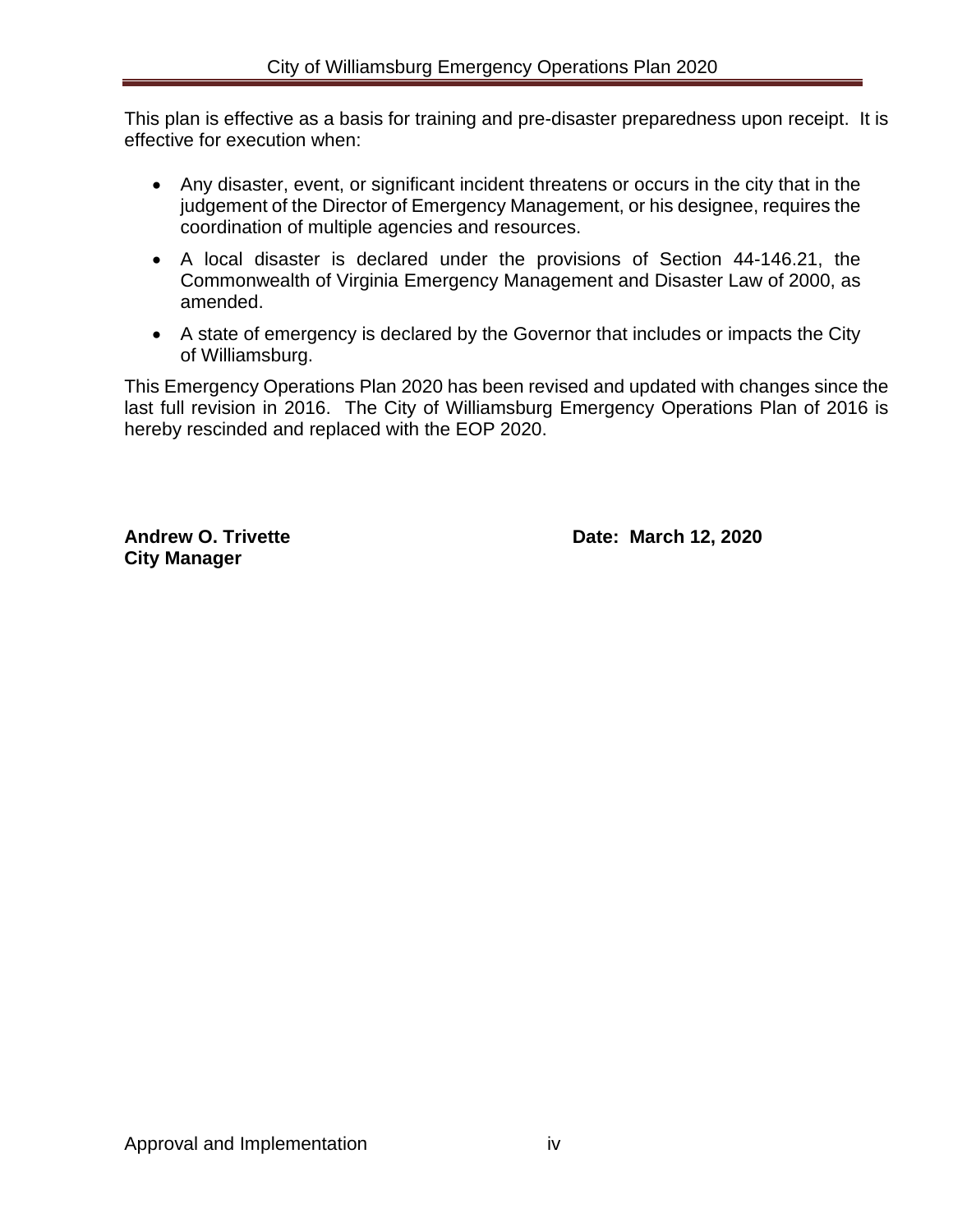#### **FORWARD**

<span id="page-5-0"></span>The Emergency Operations Plan (EOP) has been reviewed and updated as required by Virginia Code. The federal template and the VDEM template for developing EOPs were used and adapted to meet the city's needs, correspond with the city's organization and agency roles and responsibilities.

The City of Williamsburg participates in State reporting to support the annual update to the National Preparedness Report. This annual report captures the state of readiness within the five preparedness mission areas (Prevention, Protection, Mitigation, Response and Recovery) and the associated 31 core capabilities. This report reflects upon the achievements as well as gaps in meeting the National Preparedness Goal and is required as specified in PPD-8. This annual report provides valuable insight into the ability of the country to prepare for and respond to events and also provides local jurisdictions an opportunity to reassess their state of readiness to address the mission areas and core capabilities. This local assessment should tie in with training, exercises and updates to local codes and ordinances to advance the ability of the City of Williamsburg to adequately prepare for and respond to significant events within the jurisdiction and region.

While the federal and state EOPs follow the design of Emergency Support Functions (ESF), the city's capability for staffing or operating during an emergency precludes strict adherence to the ESF model. Linkages to respective ESFs have been identified in this plan for expediting appropriate communications with the state EOC.

Organizationally the city's EOC operates more liken to a hybrid system based upon the Incident Command System (ICS) structure. The Director of Emergency Management serves as Incident Commander, and various department or agency heads collaborate as leads of the associated branches and functional groups. The VEOC ESF structure and associated responsibilities will be shared with all members of the Williamsburg EOC for appropriate crossreferencing and communications. This cross-referencing will also support inter agency/interjurisdictional collaboration with organizations that use the ESF system.

The Williamsburg Basic EOP provides the "all hazard" overall concepts for organization, roles and responsibilities for all departments, agencies and community partners for response to a critical incident or event in the city. Attachments to the Basic Plan provide additional information or resources that may apply to all hazards or events. Attachments and Annexes include those organizational/functional operational guidelines that must be updated and maintained on a frequent basis.

The city maintains awareness with local, regional and state THIRA assessments (Threat Hazard Identification and Risk Assessment) to maintain an awareness of known and emerging threats that might warrant additions or revisions to this EOP.

The Williamsburg EOC currently utilizes multiple software applications to support interagency communications and situational awareness. The city regularly updates and trains on these application to support an effective state of readiness.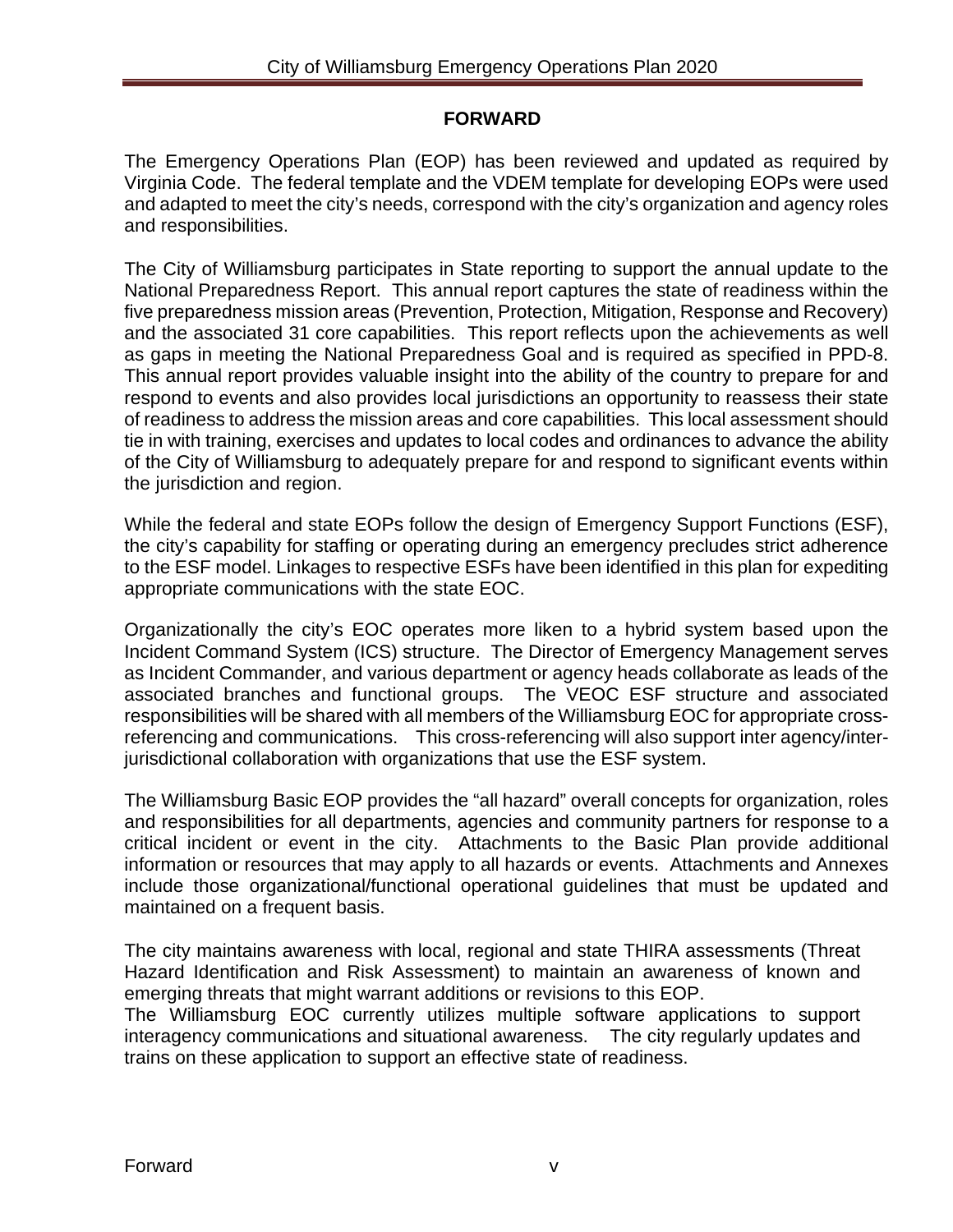#### **RECORD OF CHANGES**

<span id="page-6-0"></span>A Record of Changes table provides a tracking mechanism for changes and updates made to the plan between full revisions.

A formal update of the Williamsburg EOP should be considered for:

- A change in city administrative and/or relevant elected officials
- A change in the city's demographics, boundaries, or a significant change to hazard/threat profile, or
- The enactment of new or amended laws, ordinances, or policies that directly impact the EOP

As the changes are entered into the hard copy of the plan the Emergency Management Coordinator should make the notation that the change has been incorporated by completing a line entry on the table below. The Emergency Management Coordinator should ensure updated revisions to the EOP are distributed according to the Record of Distribution.

| <b>Number</b> | Date Of<br><b>Change</b> | <b>Description of</b><br>Change | <b>Change Made By</b><br>(Signature Or Initials) |
|---------------|--------------------------|---------------------------------|--------------------------------------------------|
|               |                          |                                 |                                                  |
|               |                          |                                 |                                                  |
|               |                          |                                 |                                                  |
|               |                          |                                 |                                                  |
|               |                          |                                 |                                                  |
|               |                          |                                 |                                                  |
|               |                          |                                 |                                                  |
|               |                          |                                 |                                                  |
|               |                          |                                 |                                                  |
|               |                          |                                 |                                                  |
|               |                          |                                 |                                                  |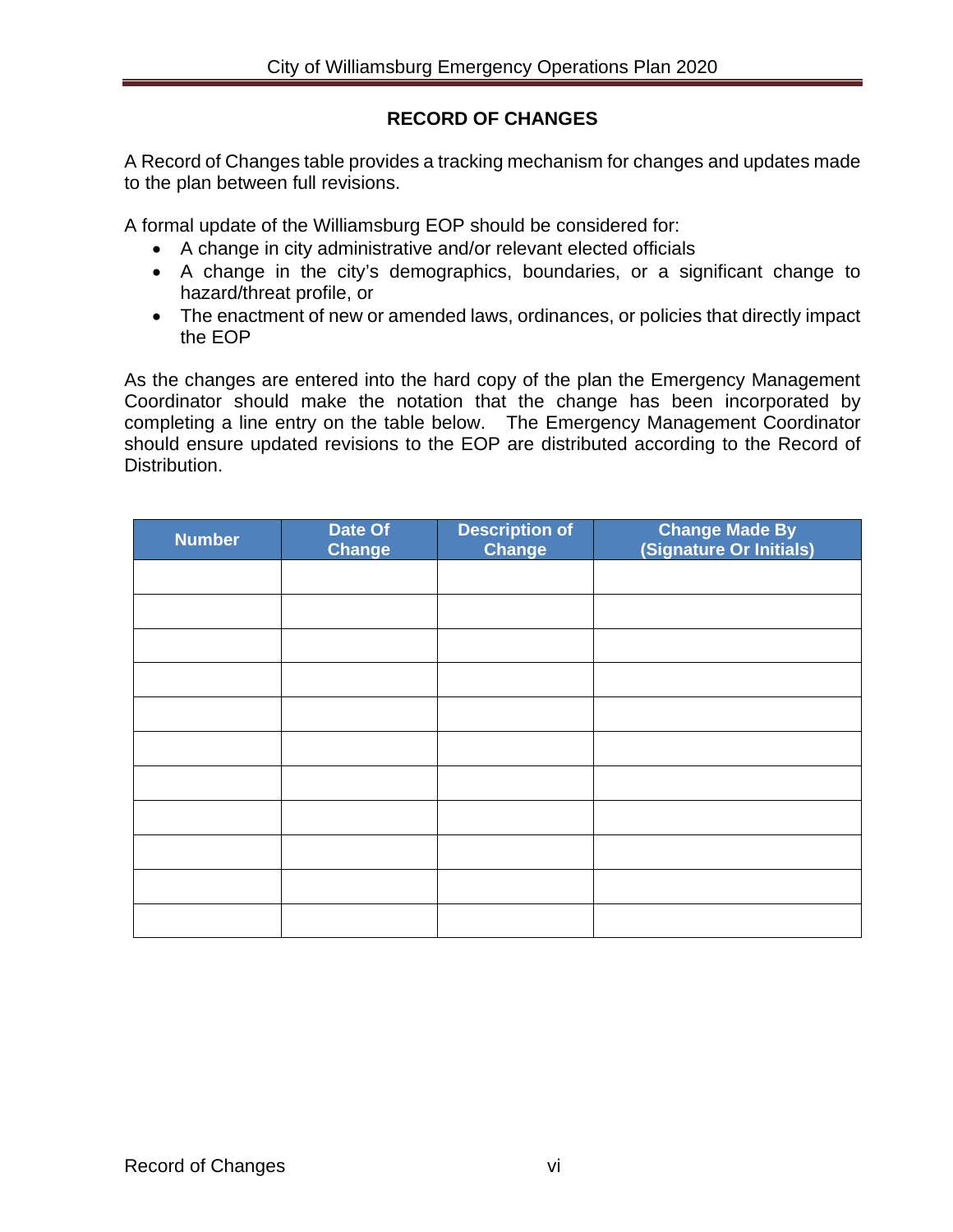## RECORD OF DISTRIBUTION

<span id="page-7-0"></span>

| <b>Hard</b><br>copy or<br><b>Electronic</b> | Name of position or agency responsible for the copy          |
|---------------------------------------------|--------------------------------------------------------------|
| H and E                                     | City Manager/Director of Emergency Management                |
| H and E                                     | <b>City Public Information Officer</b>                       |
| Е                                           | <b>City Attorney</b>                                         |
| E                                           | <b>City Assessor</b>                                         |
| E                                           | <b>City Treasurer</b>                                        |
| H and E                                     | Fire Chief/Coordinator of Emergency Management               |
| E                                           | Deputy Coordinator of Emergency Management                   |
| E                                           | <b>Director Human Services</b>                               |
| E                                           | <b>Director Information Technology</b>                       |
| E                                           | <b>Director Planning Department</b>                          |
| Ē                                           | <b>Director Parks and Recreation</b>                         |
| E                                           | <b>Director Public Works</b>                                 |
| E                                           | <b>Peninsula Health District</b>                             |
| H and E                                     | <b>Police Chief</b>                                          |
| E                                           | <b>Superintendent of Schools</b>                             |
| E                                           | Director of Williamsburg Redevelopment and Housing Authority |
| E                                           | <b>Colonial Williamsburg Foundation</b>                      |
| Ē                                           | <b>Colonial Behavioral Health</b>                            |
| E                                           | William & Mary - Emergency Management                        |
| E                                           | York, Poquoson, Williamsburg, 911 Centers                    |
| E                                           | <b>Peninsula Health District</b>                             |
| $\overline{\mathsf{E}}$                     | <b>Emergency Managers: James City County, York County</b>    |
| E                                           | Virginia Department of Emergency Management                  |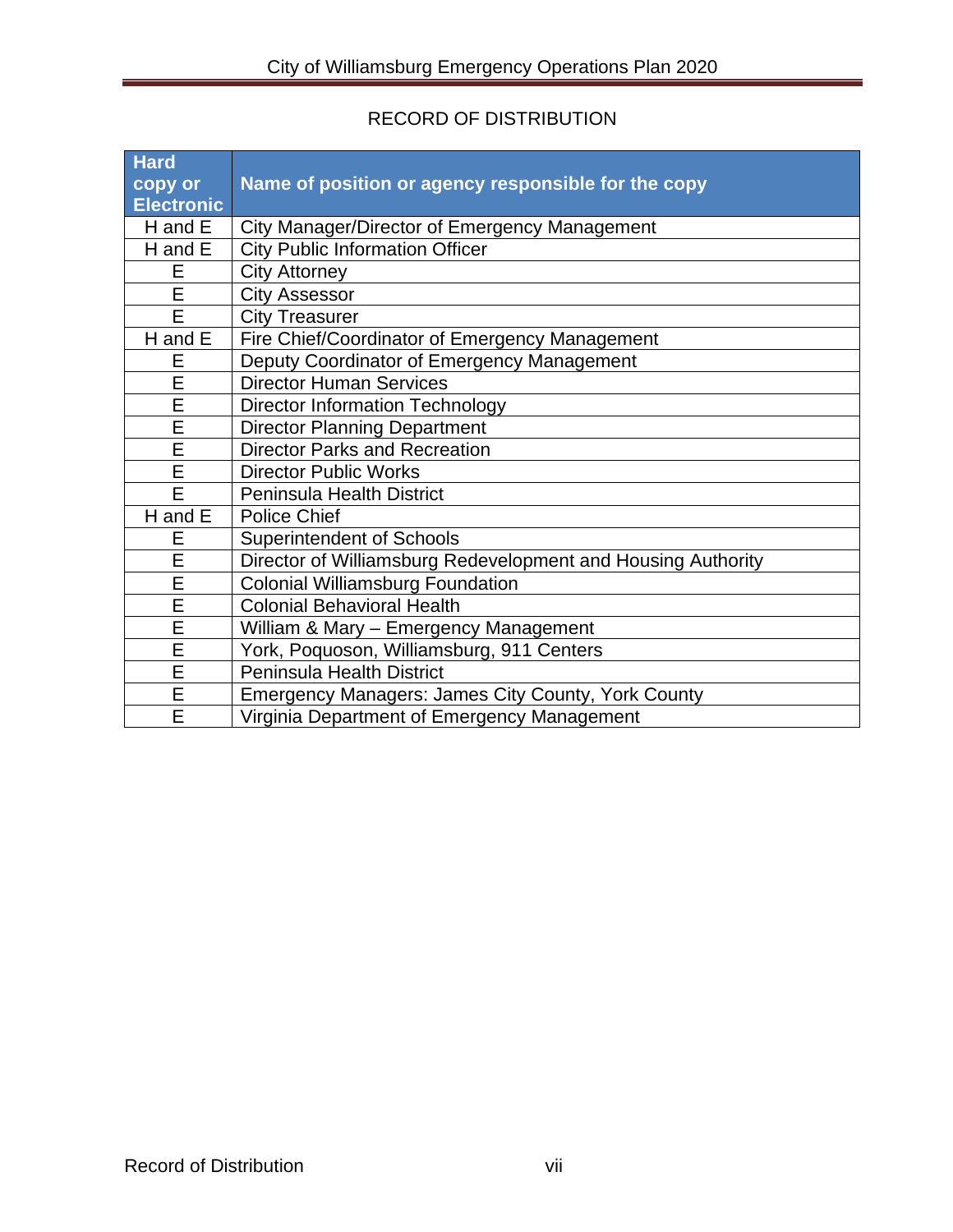#### **BASIC PLAN**

#### <span id="page-8-1"></span><span id="page-8-0"></span>**INTRODUCTION**

The City of Williamsburg is an independent city located in the Commonwealth of Virginia, within the Hampton Roads Region. The jurisdictions in the Hampton Roads Region continue to work collaboratively on issues that are of concern to multiple jurisdictions or sub-regions. Emergency Management is one such issue. The City of Williamsburg has worked, and continues to work with regional, state, federal and community partners to develop local, sub regional and regional plans.

City Administration and City Council recognize and has adopted the "All Hazard Approach" to planning for, responding to, mitigating and recovering from emergencies, critical events and disasters. This approach supports a consistent set of goals, priorities and objectives across all incidents. This approach lays the strategic groundwork supporting specific operational actions based on the specific threat or emergency at hand. It accomplishes this by integrating all aspects from pre-incident awareness, prevention, and preparedness to incident response, mitigation and post-incident recovery.

The Emergency Operations Plan (EOP) 2020 has been developed to enhance the ability of the City of Williamsburg to prepare for and manage all emergencies and critical events we anticipate or are aware of occurring. The all hazard approach allows us to also adapt our basic plan to managing any emergencies that occur which have not been specifically planned for by following the organizational structure and concept of operations laid out in this plan.

Functional Annexes are provided to give additional guidance on particular functions. Hazard specific annexes provide the information and guidance to deal with the most likely hazards that may have a city wide impact.

The principles developed within this EOP are also applicable to planned events of significance that may impact a large segment of the population, critical infrastructure, critical partners (such as Colonial Williamsburg and the College of William and Mary) and assist in the development of comprehensive Incident Action Plans (IAPs) to support protection of residents, visitors and guests and infrastructure.

The EOP is designed to direct the employees, volunteers, citizens, and visitors of the City of Williamsburg through any type situation, which may arise. It recognizes some events occur with no advanced warning at all, while others provide a great deal of early warning. It takes into account the available resources locally and those available through a variety of alternative sources such as local, interagency, and regional mutual aid agreements, statewide mutual aid, the Emergency Management Assistance Compact among states, and federal assistance when available. The level of emergency as well as the level of Emergency Declaration will dictate the level of assistance available to the city.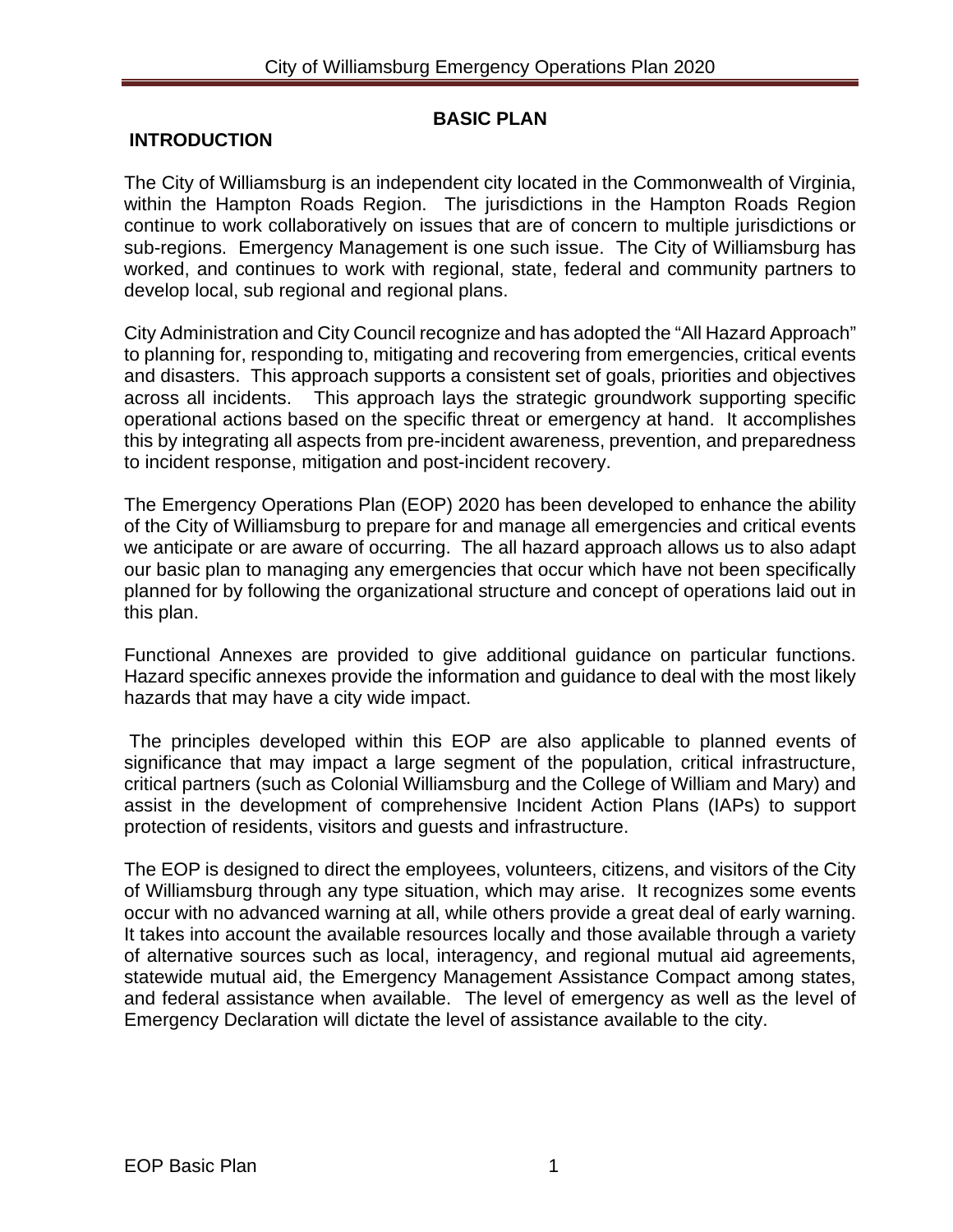At the recommendation of the City Manager, the City Council, by Resolution 05-17, dated August 11, 2005 adopted the National Incident Management System (NIMS) as the basis for all incident management in the city. Under NIMS, in order to integrate individuals, teams, organizations, etc. into a flexible management structure that can provide organization and accountability, the City of Williamsburg will operate under the standard Incident Command System (ICS) structure. This approach to management of a single significant incident or numerous events concurrently demands each member of the city staff, agencies, and partner organizations have a thorough knowledge of their roles, responsibilities, capabilities, and limitations. In addition, all city employees and vetted volunteers should be trained in the basics of ICS to become familiar with the terminology and organizational concepts.

This EOP sets forth the structure, roles, responsibilities, and main principles for the management of emergencies occurring within or involving The City of Williamsburg. Nothing in this plan is intended to limit the scope, authority, or responsibility of the City or its agents.

#### The Virginia Emergency Management and Disaster Law of 2000, as amended.

VA Code § 44-146.19; Powers and duties of political subdivisions) requires that each local jurisdiction prepare and keep current a local emergency operations plan for its area. In accordance with Section E, the plan will be updated every four years and formally adopted by the governing body. This 2020 plan for the City of Williamsburg is designed to meet this responsibility and to include the City in the mutually supportive statewide emergency management system.

The City of Williamsburg Emergency Management Program actually incorporates four plans. The development and maintenance of these plans is the basis of the local emergency management program.

The **Basic Plan** describes the concept of emergency operations and assigns duties and responsibilities to agency heads or organizations that are either part of, or will serve in support of, local government in time of emergency. It becomes the organizational and legal basis for emergency operations. Hazard-specific and functional annexes to the Basic Plan provide additional guidance and set forth detailed procedures as needed to assure an appropriate level of emergency preparedness based on identified hazards or situations. The City's Emergency Operation Center (EOC) incorporates and effectively interfaces ICS and Virginia's Emergency Support Functions to manage incidents from a central location.

**Local Emergency Planning Committee (LEPC) Plan.** The federal Superfund and Reauthorization Act (SARA Title III) requires the development and maintenance of detailed procedures for identifying facilities with extremely hazardous materials and for assuring an adequate emergency response capability by these facilities and by local Emergency Management. The City of Williamsburg does not have any fixed facilities within its city limits that require reporting under the EPA guidelines. The LEPC Plan is developed to assist in mutual aid response or responding to incidents from facilities that may impact the city. A separately published LEPC (SARA Title III) Plan has been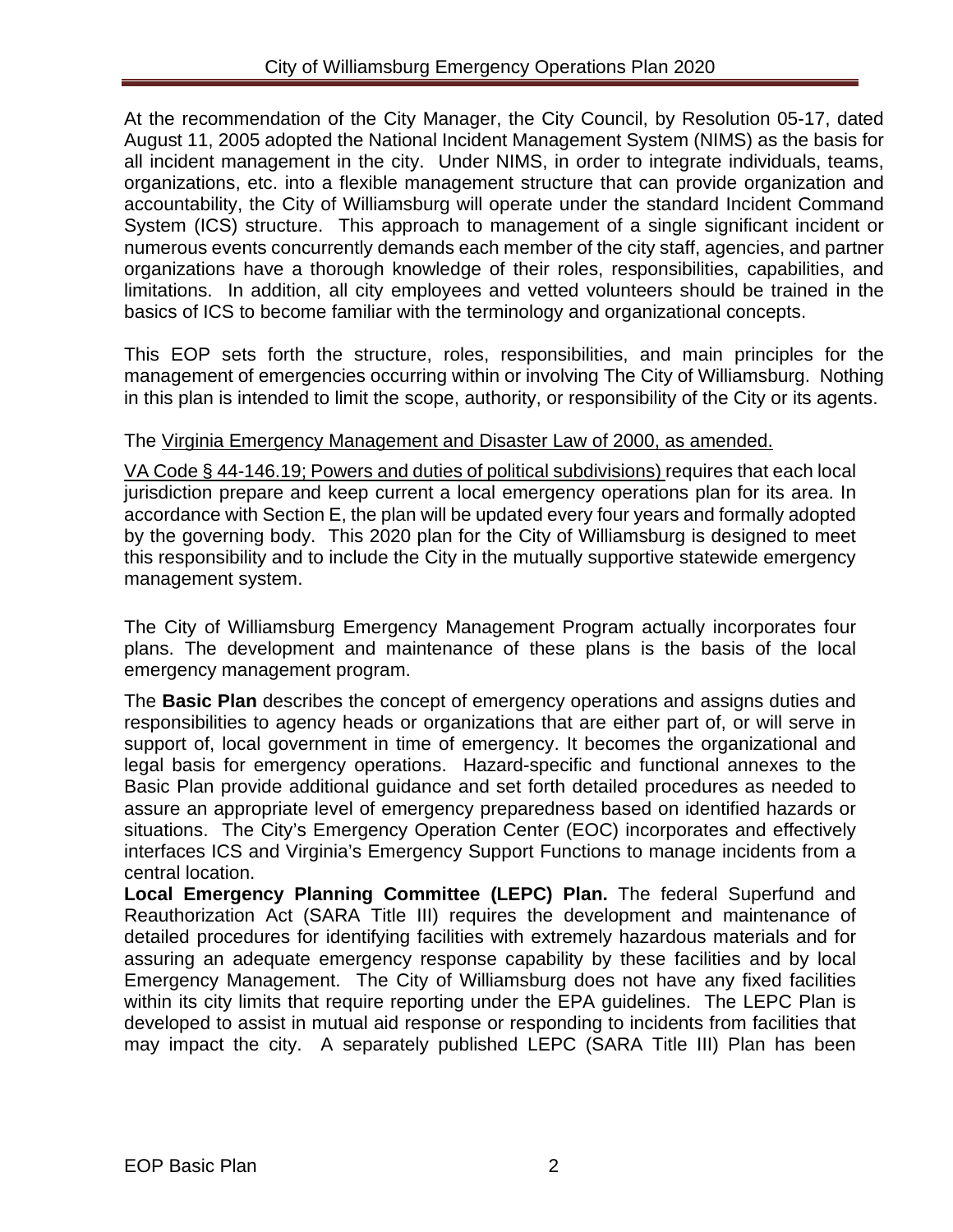developed which supplements the EOP by providing additional procedures for a hazardous materials incident response.

**The Radiological Emergency Response Plan (RERP)** provides guidance for effective emergency response operations in the event of a radiological emergency precipitated by events at fixed nuclear facilities or by transportation accidents. The RERP is maintained and published as a separate plan which is updated bi-annually in the cycle of Dominion Energy's Surry nuclear power plant drills and exercise.

**The Hazard Mitigation Plan** is required under the Disaster Mitigation Act of 2000 (DMA2k), Public Law 106-390. This plan identifies the hazards within the community, and prioritizes mitigation efforts to reduce or eliminate the consequences of the hazards should they occur. The development and maintenance of a Hazard Mitigation Plan is a requirement for federal grant eligibility for mitigation projects. The City of Williamsburg partnered with other peninsula jurisdictions in the development and update to the Peninsula Hazardous Mitigation Plan 2011. This plan as it pertains to the City of Williamsburg has been approved and adopted as the City's Hazard Mitigation Plan. Council approved this plan by Resolution dated October 13, 2011.

**The Criminal Injuries Compensation Fund** has been established to support the financial burden of victims of violent crimes. It is expected that the local EOC/staff will facilitate the connection between the CICF and victim's families through the establishment of a family assistance center or similar support facility. Families should be connected to the agency via www.cicf.state.va.us or by phone at 800-552-4007. The City of Williamsburg EOC should maintain up to date connection information for this agency via the city PIO.

#### <span id="page-10-0"></span>**PURPOSE**

The purpose of this Emergency Operations Plan referred to as the "City of Williamsburg EOP 2020", is to establish the legal and organizational basis for operations in the City of Williamsburg in response to any type of disaster or large-scale emergency/event situation. It assigns broad responsibilities to local government agencies and support organizations for disaster preparedness, response, mitigation and recovery. These responsibilities are generally extensions of normal, day-to-day functions involving the same personnel and material resources. Supporting annexes and/or hazard specific annexes set forth the concepts and procedures whereby the city can effectively apply available resources to insure that casualties and property damage will be minimized and that essential services will be restored as soon as possible following an emergency or disaster situation.

## <span id="page-10-1"></span>**SITUATION AND ASSUMPTIONS**

The City of Williamsburg, incorporated in 1722, is geographically located at 37.27N, 76.71W. Williamsburg is a small community encompassing 8.6 square miles at the northern end of what is termed the "Peninsula." In 2018, the population was estimated to be 14,896 persons. Williamsburg is bordered by the counties of James City and York.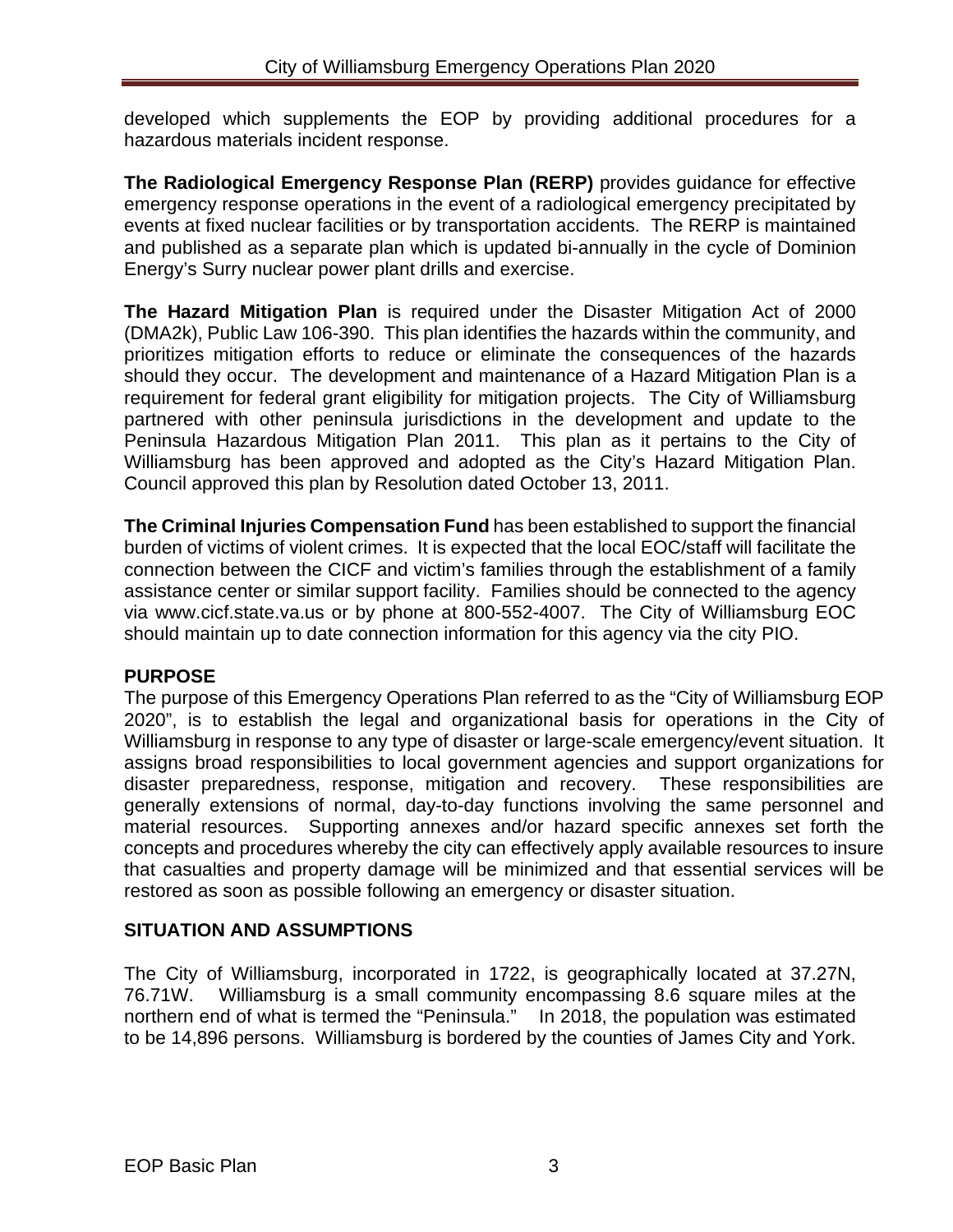Williamsburg is considered a totally "urban" community, although small at 1,780 people per square mile, and over 52% live and work within the community.

Other significant demographics include (Which should be amended at the conclusion of the 2020 federal census):

- Population: 75% white, 14% African American, 11% Other
- Median age of the population is 24.5 years.
- Age: 16% of non-student population is 65 or older
- Students in college/graduate school account for 73% of the population
- Approximately 57% of the population 25 or older hold at least a bachelor's degree (Compared with a regional average of 28%. This is a 24% increase from the 2010 census).
- An average of 2.26 persons reside in each household.
- The median income is \$56,200.
- 93% of all households have at least one computer
- 6.7% have a listed disability.
- 49% of all housing is owned by the residents.

Williamsburg is home to two major entities that define and impact this jurisdiction on a daily basis.

**William&Mary** is a public university that has resided in Williamsburg since 1693, the second oldest university in the United States. The campus sits in the central area of the city, directly adjacent to Colonial Williamsburg. When in session, the campus adds an additional 7,000 persons to the community.

**Colonial Williamsburg** is a singularly unique historical attraction, not only tied to **William&Mary** in history, but as a focal point of colonial and early American history. It is the world's largest living museum, encompassing over 103 acres. Thousands of visitors walk the colonial streets each day, as the site is "open" as part of the city. Crowds of over 32,000 people are expected for special events such as the "Grand Illumination" at the holiday season, creating a unique burden on public safety agencies in the community. Colonial Williamsburg has also hosted high-profile events that included international political figures and federal government officials. These types of events require unique planning from federal, state and local officials to ensure the safety of participants and visitors.

Emergencies of various types, size, intensity, and duration may occur within or near the jurisdictional boundaries of the city with or without warning. These emergencies can develop into disasters, which affect the safety, health, and welfare of the population and cause damage or destruction to private and public property.

Based on a hazards analysis of the area, the primary hazards in the City of Williamsburg are:

Tropical, Subtropical or Extratropical Storm Systems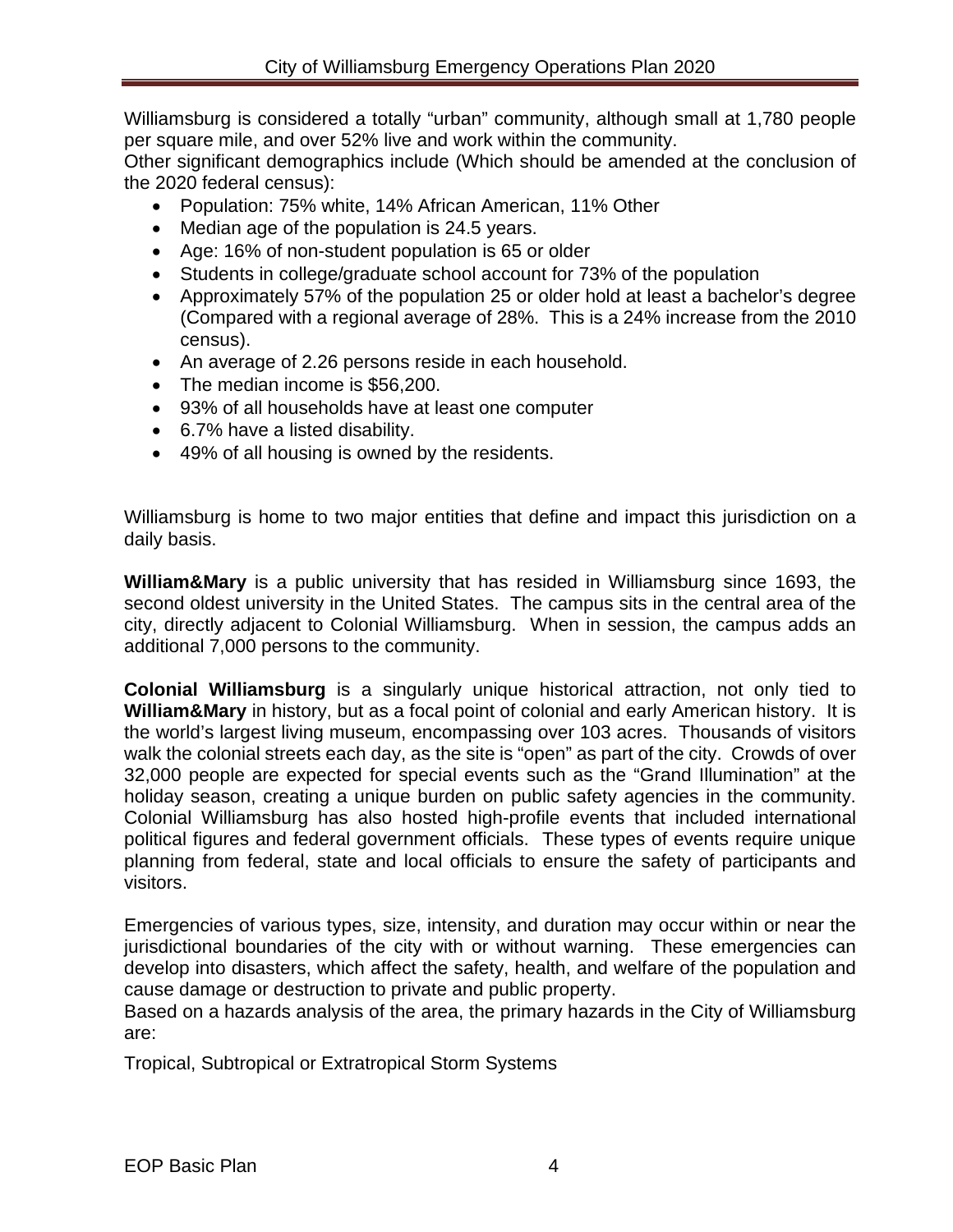#### Winter storms

Large influx of visitors to special attractions and events

Hazardous material incidents-rail and roadway

Nuclear power plant accidents

Security associated with "VIP" visits

Target of Interest, based upon historical value, for civil disturbance/domestic/international terrorism

The city will coordinate with major institutions such as Colonial Williamsburg and William& Mary, manufacturing plants and other critical partners and facilities to ensure compatibility of plans and procedures.

Local emergencies/significant events will be managed at and through the City of Williamsburg Emergency Operations Center (EOC) at the Fire Administration Building located at 444 N. Boundary Street, Williamsburg, VA. 23185.

#### <span id="page-12-0"></span>**ORGANIZATION AND ASSIGNMENT OF RESPONSIBILITIES**

The Director of Emergency Management is the City Manager. He will direct and control emergency operations in time of emergency and issue directives to other services and organizations concerning disaster preparedness.

The City Manager shall have the authority to assign designees to meet the emergency management needs of the City and to serve as the Acting Director of Emergency Management during his or her absence. In the event the City Manager position is vacant and/or he or she is unable to perform their emergency management role responsibilities, City Council shall name an Acting City Manager until the City Manager is able to perform the role responsibilities of Director of Emergency Management or until the City Manager position is permanently filled. During this time period, the Coordinator of Emergency Management will serve in the role of Director of Emergency Management until the Acting City Manager is named.

The Coordinator of Emergency Management is the Fire Chief. He is responsible for the day-to-day activities of the emergency preparedness program.

The heads of departments and operating agencies will develop and maintain detailed plans and standard operating procedures necessary for their departments or agencies to effectively accomplish their assigned tasks. Department and agency heads will identify sources from which emergency supplies, equipment, and transportation may be obtained promptly when required. Any additional requirements outside of City of Williamsburg established contracts must be processed through the EOC via VDEM and the VEOC, unless fully documented by established agreements. This process is essential to ensure City of Williamsburg officials are fully aware of legal and financial responsibilities encumbered of all extended requests for assistance.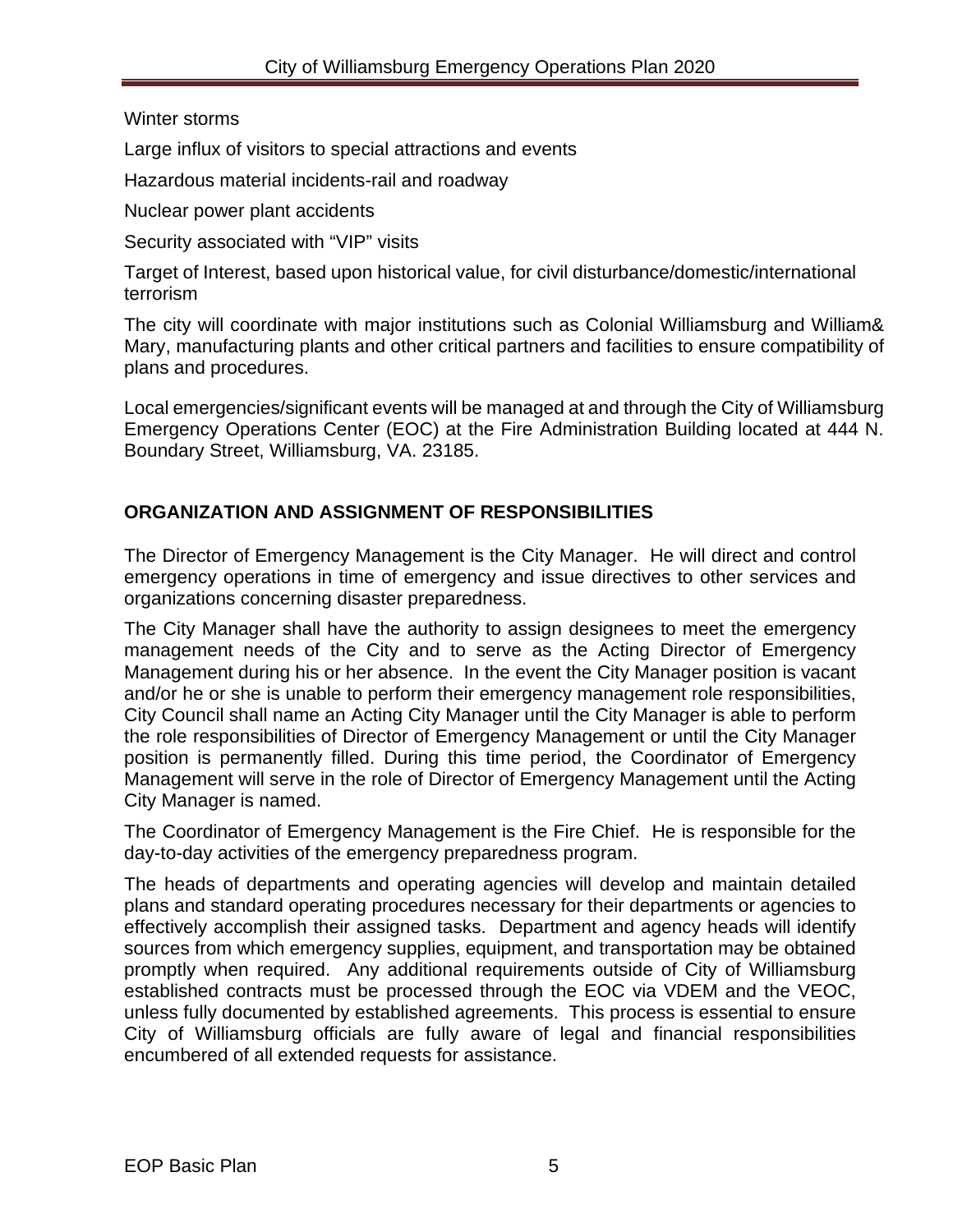Accurate records of disaster-related expenditures will be maintained. All disaster-related expenditures will be documented to provide a basis for reimbursement from any and all sources, including but not limited to, federal disaster assistance.

Department and agency heads will establish lists of succession of key emergency personnel. Annually, departments and agencies will submit a list of successors and key personnel to the Coordinator of Emergency Management, along with contact information for each listed individual. This information will be maintained as part of the City's notification and activation procedures.

The City currently utilizes WebEOC software to manage all incidents when the EOC is activated. This software allows for the integration of the city's response with neighboring jurisdictions, mutual aid partners, the region and the state. Because it is an internet based solution, individuals from various city departments can input and view information remotely.

The city maintains the following emergency services organizations to deal with normal day-to-day emergencies:

Police Department Fire and Emergency Medical Services Office of Emergency Management

In the event of an actual or threatened large-scale emergency situation, the above organizations will be augmented by the following departments or agencies, which have been assigned emergency roles in addition to their primary day-to-day functions:

City Manager's Office City Attorney Office of the Assessor Finance Department Human Services Department Information Technology Department Parks and Recreation Department Planning Department Public Works Redevelopment and Housing Authority Williamsburg/ James City County School System Health Department-Peninsula Health District American Red Cross and Non-Government Organizations (NGO) Any other City of Williamsburg departments

Following is a list of duties and assigned responsibilities for emergency operations in the City of Williamsburg. All departments and agencies will ensure their staff are trained and prepared to fulfill the roles and responsibilities outlined in this plan. Department Heads will provide the Emergency Management Coordinator annually an updated listing of successors and delegations for key personnel within their department, agency, or office. Additionally they will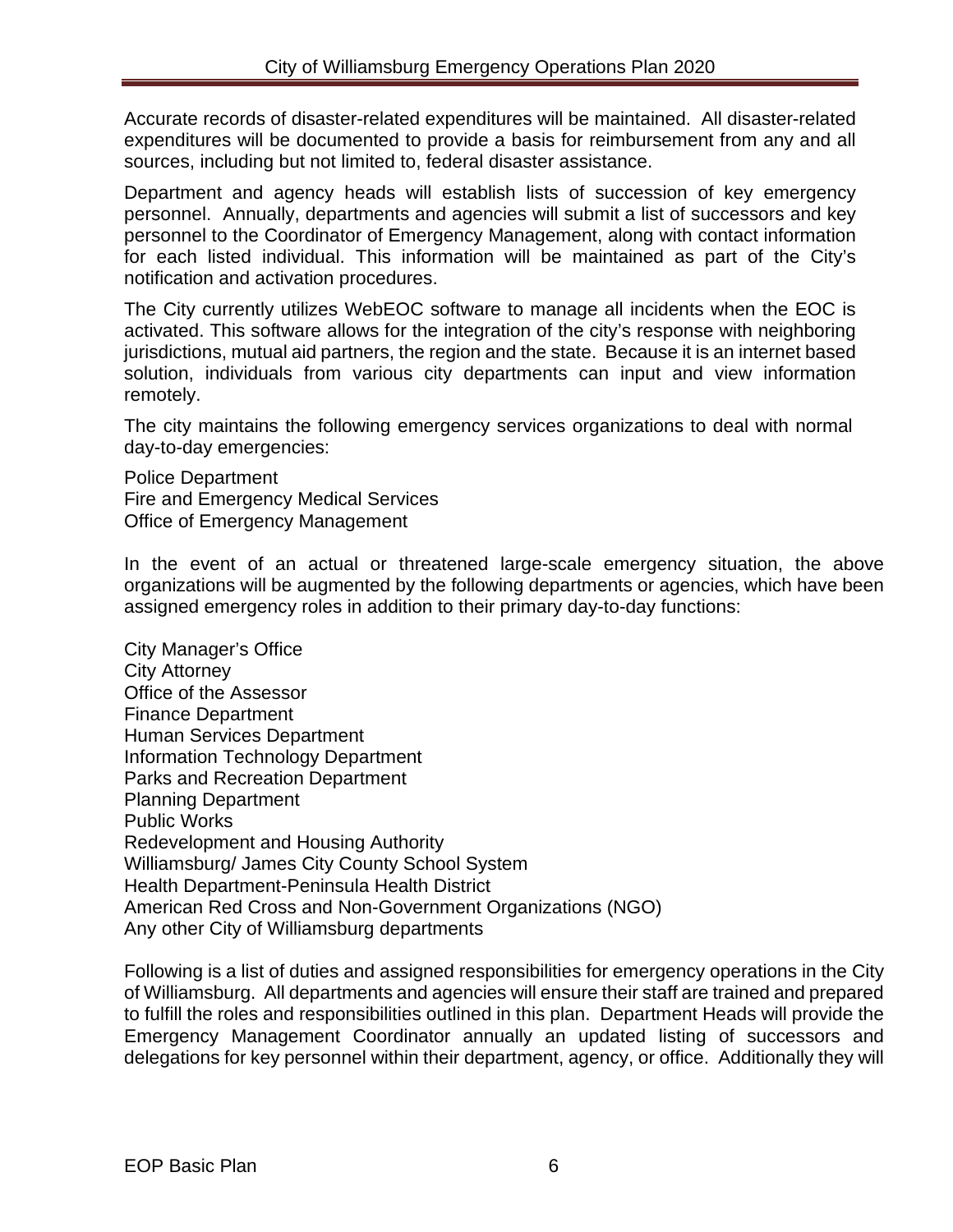provide contact information for designated personnel and successors to the Emergency Management Coordinator, before 1 June of each year.

#### **1. Director of Emergency Management, and Coordinator of Emergency Management**

- Continuity of government
- Direction and control of emergency operations
- Keep City Council apprised of situation
- Administrative and logistical support to all response organizations
- Submission of state-required reports and records
- Coordinate with E911 Center for notifications and warnings
- Public Information
- Damage assessment
- Coordination of disaster assistance and recovery

#### **2. Police Department**

- Law enforcement
- Backup route alerting (Radiological Emergency Response Plan)
- Security of vital facilities, infrastructure and supplies
- On-scene Incident Command
- Traffic control/management
- Assist with search and rescue (including "Amber Alerts")
- Evacuation and access control of threatened areas within the jurisdiction
- Assist with hazardous waste management, enforcement and decontamination
- Special Event coordination and support

#### **3. City of Williamsburg Fire and Emergency Medical Services**

- Fire prevention and suppression
- Hazardous materials incident response
- Search and Rescue
- On-scene Incident Command
- Emergency Management
- Radiological monitoring and decontamination
- Assist with evacuation
- Assist with hazardous waste management, enforcement, and decontamination
- Assist with local shelter efforts-Manage the medical dependent section/trailer
- CERT management

#### **4. City Attorney's Office**

- Advise the EOC and City Council on legal responsibilities, powers, and liabilities regarding emergency operations and post-disaster assistance.
- Draft local declaration of emergency for Council or Director of Emergency Management as necessary. (Examples are contained in attachments to this plan).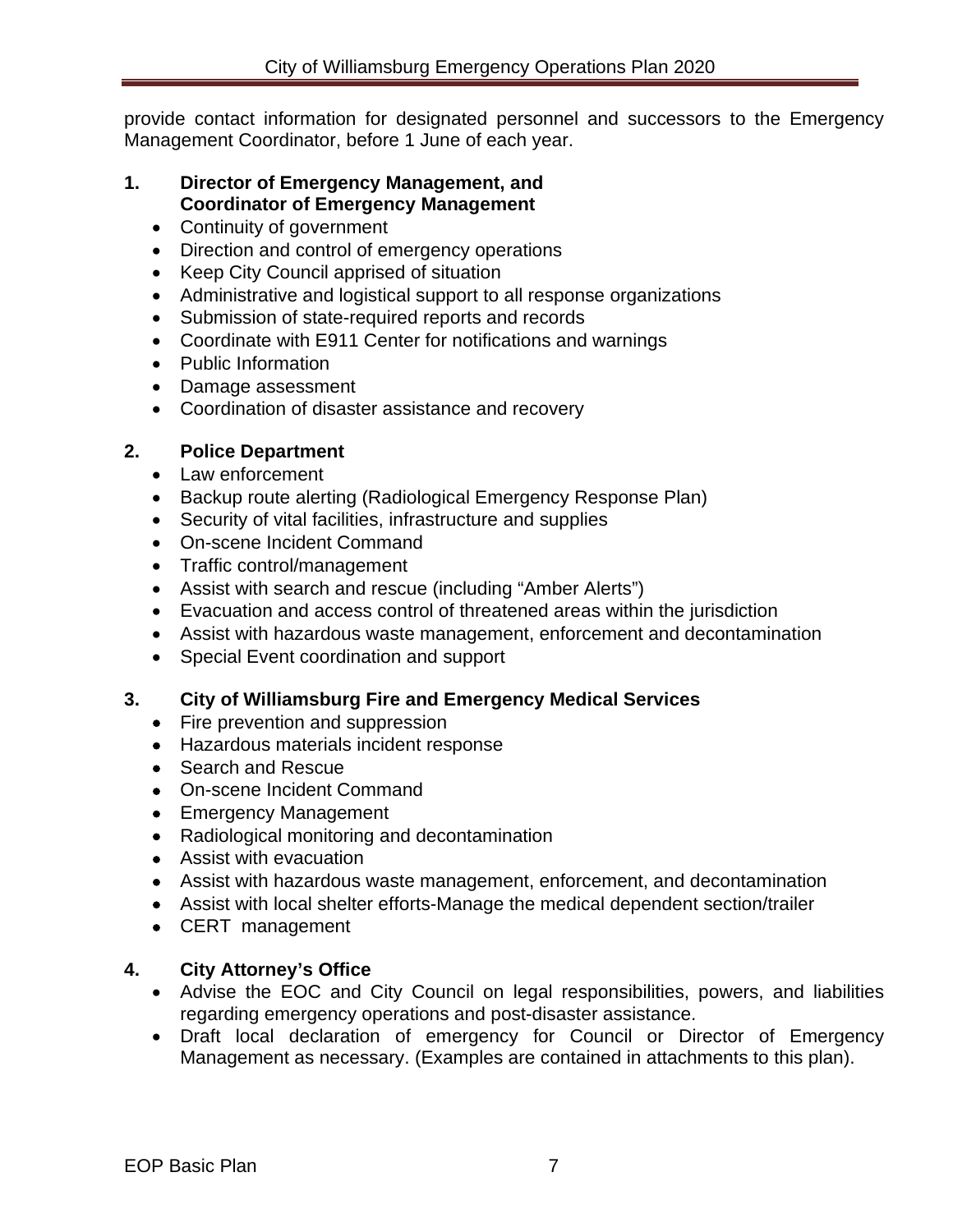#### **5. Office of the Assessor**

• Assist the Planning Department in damage assessment and property valuation

#### **6. Finance Department**

- Provide purchasing and contracting support to the EOC
- Assist with damage assessment for buildings, businesses and tax values
- Coordinate all eligible reimbursements including but not limited to FEMA

## **7. Department of Human Services**

Work with American Red Cross and other response agencies, VOADs, or groups to provide reception and care of residents, visitors and evacuees, to include

- Registration and record keeping
- Mass care and feeding (sheltering) in conjunction with the Department of Parks and Recreation
- Crisis counseling services as needed
- Relocation assistance as shelters close
- Provide emergency welfare assistance for displaced persons
- Coordinate the services of Non-Government Organizations (NGO) and volunteer relief organizations
- Provide special assistance for the elderly and handicapped as required
- Provide for limited pet sheltering for displaced persons

## **8. Information Technology Department**

- Provide communications and network support to the EOC and departments
- Assist Planning Department with GIS capability
- Manage and maintain City website with critical pre/during and post event information for citizens and visitors (responsibility of communications specialist)

## **9. Parks and Recreation**

- Mass care and feeding-coordinate and manage the shelter facility in conjunction with the Department of Human Services.
- Provide appropriate diversion activities for children and adults in shelter
- Coordinate damage assessment for city parks and recreation facilities
- Coordinate with Heritage Humane Society and James City County to manage the pet sheltering area within Quarterpath Recreation Center.

## **10. Planning Department**

- Lead Agency for damage assessment
- Coordinate with other departments to conduct damage assessment
- Assist Information Technology Department with GIS capability

## **11. Public Works and Building Inspector**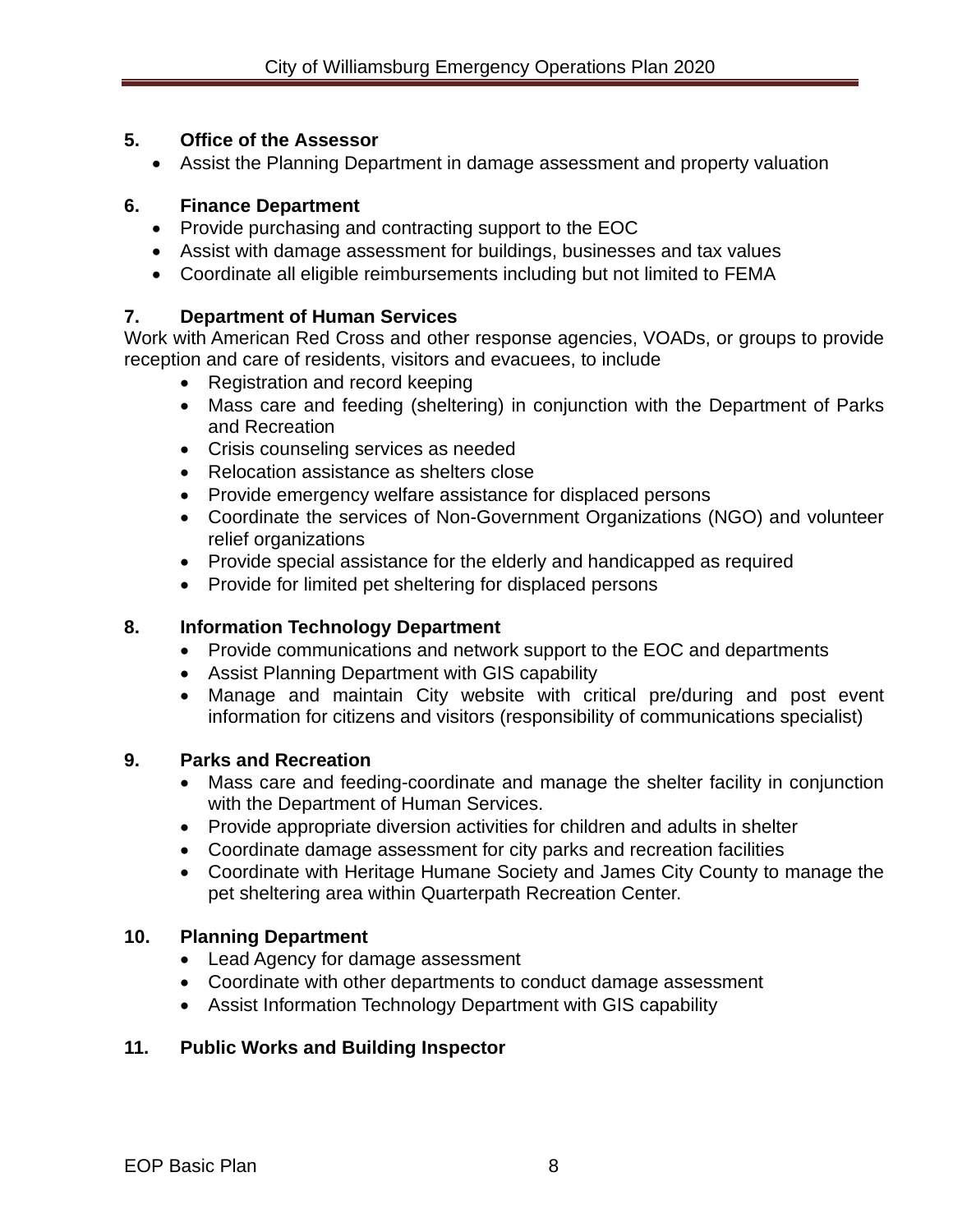- Coordinate the maintenance and continued operation of utilities
- Assist in identifying essential facilities
- Assure the continued supply of potable water
- Assist with traffic control by providing barricades and signs
- Debris removal
- Coordinate with Planning Department, Assessor's Office, Parks and Recreation and other departments to conduct damage assessment

#### **12. Other City Departments**

- Provide assistance in form of personnel and resources as requested by the EOC
- Ensure personnel contact lists are up to date to facilitate timely communication with staff as necessary.

#### **13. Williamsburg - James City School System Superintendent of Schools**

- Provide facilities for the reception and care of evacuees
- Provide and coordinate evacuation transportation
- Assist with emergency assembly areas
- Economic stabilization
- Provide assistance as formally documented by additional annexes within the EOP

#### **14. Peninsula Health District**

- Epidemic control measures
- Supplement medical support to persons in shelters
- Issue health advisories
- Establish emergency medical care centers as needed
- Emergency mortuary and interment coordination
- Insect and rodent control
- Inspection of food, milk, and water supply.
- Assure the continued supply of potable water
- Coordination and control of biologicals and radiologicals
- Identification of the dead, assisted by the local and State Police and VDH/OCME
- Coordination with area hospitals

#### **15. American Red Cross and other non-government organizations and volunteer relief agencies**

- Provide assistance to shelter efforts, as requested
- Provide assistance, as requested, through the City EOC or via the VEOC

#### <span id="page-16-0"></span>**DIRECTION, CONTROL AND COORDINATION**

The Director of Emergency Management, or designee, will activate the Emergency Operations Center when necessary to manage an incident. The Coordinator of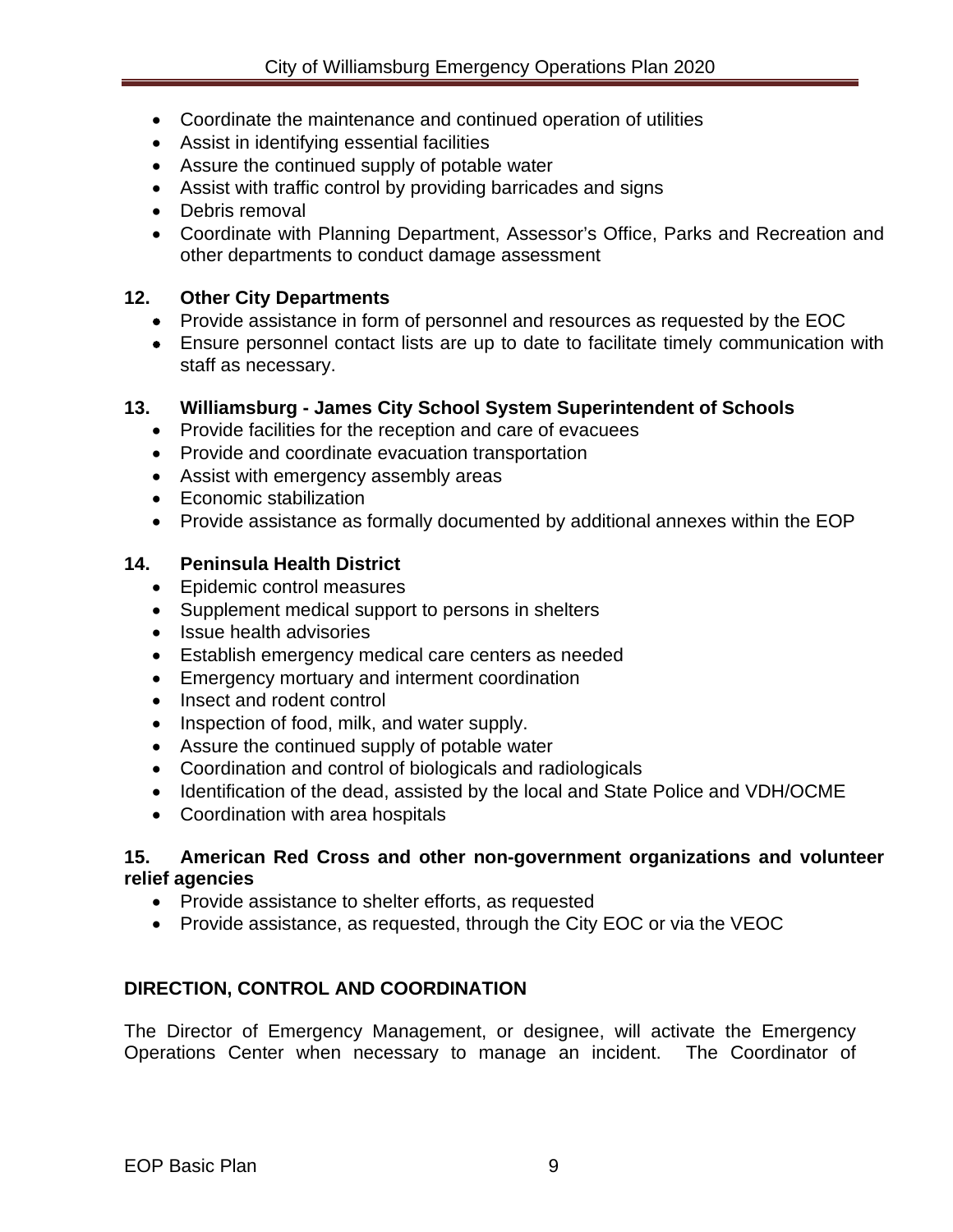Emergency Management and the Chief of Police are also authorized to activate the EOC and to notify the Director of Emergency Management immediately regarding the circumstances requiring such action. Activation of the EOC also activates the EOP.

The Director of Emergency Management or, in his/her absence, the Coordinator of Emergency Management, with support from designated local officials, will exercise direction and control from the EOC during disaster operations.

The EOC may be partially or fully staffed depending on type and scope of the disaster. A local emergency may be declared by the Director of Emergency Management with the consent of the City Council (see Section 44-146.21, Virginia Emergency Services and Disaster Law 2000, as amended. A copy of the most recent edition shall be maintained as an Appendix to this EOP). If not already accomplished, the declaration of a local emergency activates the Emergency Operations Plan and authorizes the provision of aid and assistance there under. A local emergency should be declared when a coordinated response among several local agencies/organizations must be directed or when it becomes necessary to incur substantial financial obligations in order to protect the health and safety of persons and property or to provide assistance to the victims of a disaster.

The City Manager or the Coordinator of Emergency Management will notify the Virginia Department of Emergency Management immediately upon the declaration of a local emergency. Daily or periodic situation reports are also required via the current communications portal.

The EOC is the Multi Agency Coordination Center for the city. The role of the EOC is to provide direction and control, policy decisions, logistical and administrative support to incident commanders and response personnel deployed to emergencies. Any requests for assistance into and out of the City of Williamsburg via the Emergency Management Assistance Compact shall be coordinated through VEOC Resource Management. The activation of the EOC is incremental, activating levels and agencies as needed. However, at any time the EOC is activated there will be a designated Incident Commander.

WebEOC software will be used to obtain and maintain situational awareness and to collaborate and communicate across the city departments, neighboring jurisdictions, mutual aid partners, the region and the state. This software provides the opportunity to view and input information remotely.

City staff and other individuals or agencies with roles or responsibilities in the EOC will report to the EOC when notified of activation. Upon arrival they will operate under the guidelines established by the EOC, recognizing the EOC is the coordination point for the city.

When available, WebEOC, other available electronic incident management software, or other software may be used to coordinate with city staff, community partners, other regional jurisdictions and the VEOC. The WebEOC software allows for situational awareness, tasking, reporting and accountability of individuals, departments, agencies through an internet connection.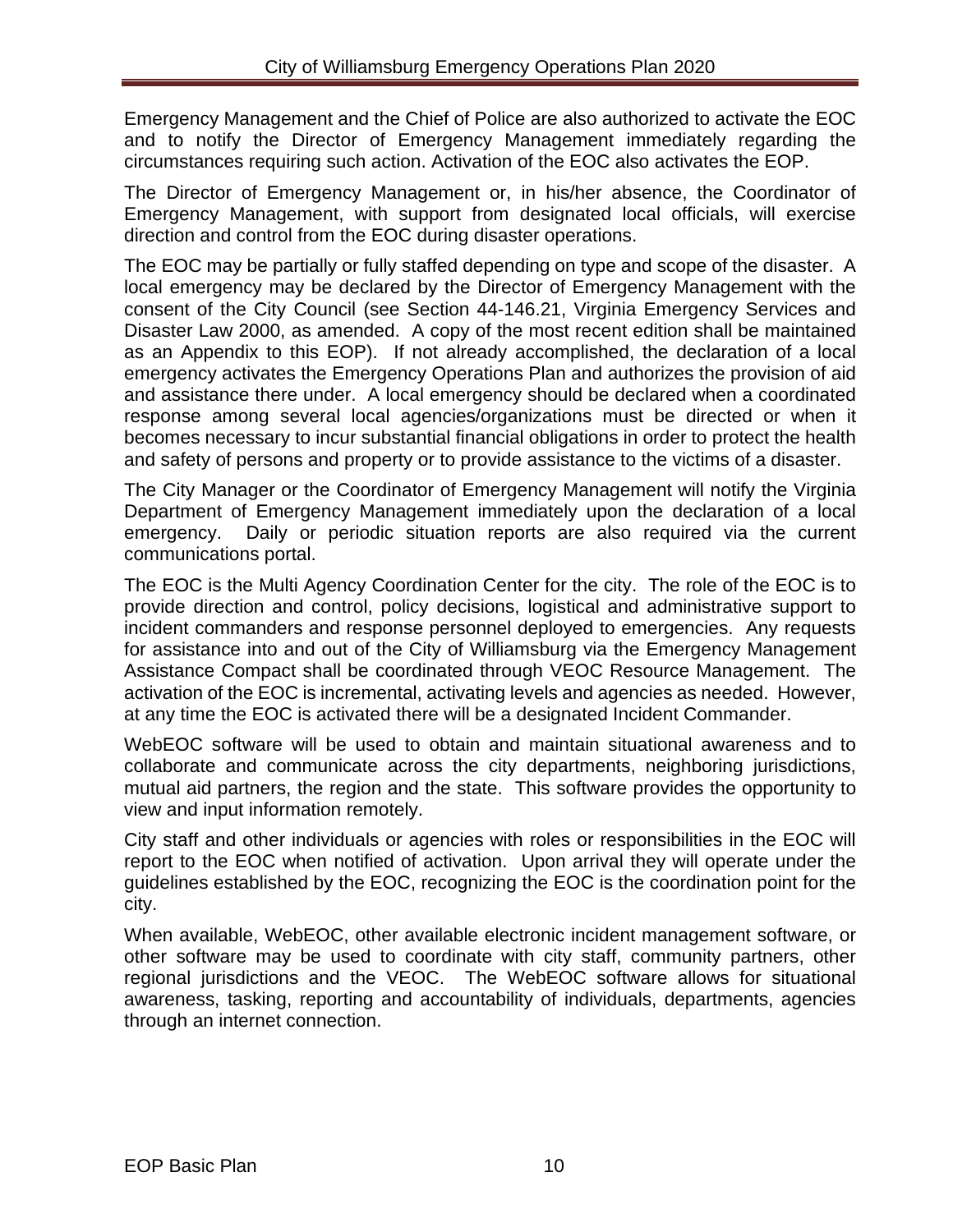All city personnel may be tasked with additional or alternative duties as the city prepares for, responds to and recovers from emergencies.

The Coordinator of Emergency Management will maintain a contact list for City of Williamsburg departments, partnering agencies, local and regional resources and other contacts relevant to an all-hazards approach to emergency management. The contact list will be updated as changes in personnel occur, but will be reviewed in its entirety every June 1 prior to hurricane season. This list will be maintained as a confidential document and not released to the general public.

#### <span id="page-18-0"></span>**INFORMATION COLLECTION, ANALYSIS AND DISSEMINATION**

The Director of Emergency Management and the Coordinator of Emergency Management will be notified of emergencies immediately. The Coordinator is responsible for ensuring additional notifications are made to city staff and officials in a timely manner.

The City of Williamsburg has combined E911 services with York County and the City of Poquoson. The York, Poquoson, Williamsburg 911 Center is the public safety answering point (PSAP). It is located at York County's Public Safety complex on Goodwin Neck Road, Yorktown, VA. The E911 center dispatches city emergency services and provides for coordination for mutual assistance calls. The E911 center will likely be the first point of contact for emergencies. The E911 center also maintains critical information to access regional resources such as the Hampton Roads Metropolitan Medical Response System MCI Plan, support trailers and the Metropolitan Medical Response Team; the regional radio cache to support mobile communications; VDEM-sponsored hazardous materials response teams; and the regional Incident Management Team.

Other sources of information for threatening emergencies include the State Fusion Center operated jointly by the Virginia Department of Emergency Management and the Virginia State Police. Information to the localities maybe passed through the Virginia Emergency Operations Center (VEOC) or directly from the Fusion Center to local law enforcement agencies.

The VEOC is the point of dissemination for information concerning a radiological event at the Surry nuclear power station. The City EOC, and other jurisdictions within emergency protective zone (EPZ) of Surry also have a dedicated communication system with the power station to receive and transmit emergency information when an emergency occurs at the Surry station.

Additionally, emergencies may be communicated through city departments, the school system, William & Mary, mutual aid partners, local hospitals, the Health Department or the National Weather Service. The city of Williamsburg maintains the ability to "push" information out to land and mobile phones via the "Everbridge" system.

The City PIO will utilize multiple modes of public communication to disseminate emergency information. The City website maintains an ongoing emergency management page dedicated to providing citizens and visitors appropriate preparedness information for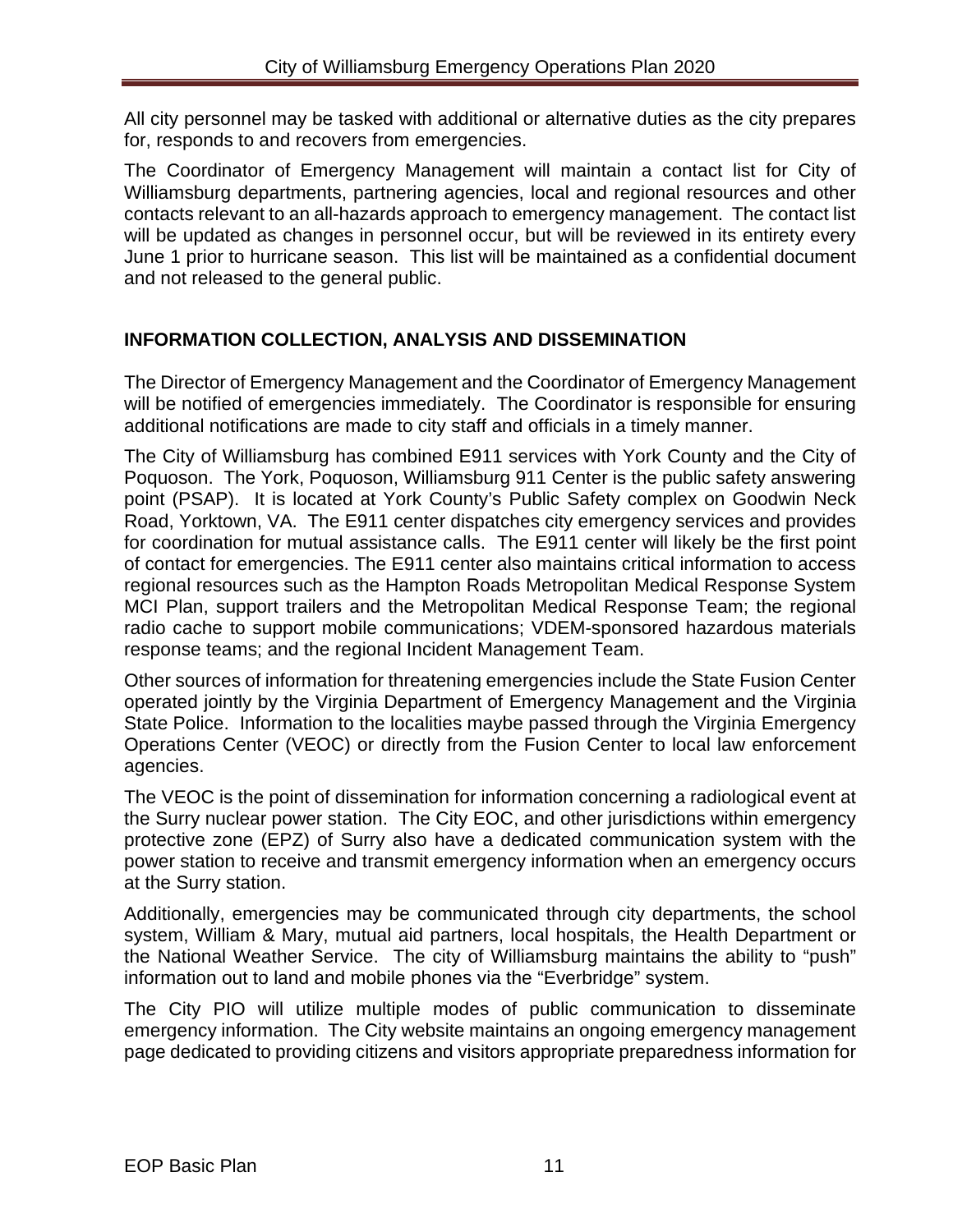a variety of emergency events. The PIO will also contact local radio and television stations to provide information concerning emergencies. Current social media platforms will be used to further increase dissemination of emergency information and coordinate with regional and state messaging.

#### <span id="page-19-0"></span>**COMMUNICATIONS**

In the City, the Public Information Officer is responsible for crafting messages for release to the media and the public. All releases will be approved by the Director of Emergency Management or his designee in the EOC when activated. When the EOC is not activated, the police and fire department PIOs are authorized to release information to the media as they do under normal operating conditions. All other releases, or emergencies that are escalating to the level of an EOC activation will be authorized by the City Manager or his/her designee.

More specific information on Public Information, Warning and External Affairs is included in Annex B.

#### <span id="page-19-1"></span>**ADMINSTRATION, FINANCE AND LOGISTICS**

Each department and agency is responsible to track personnel hours, supplies and equipment used to respond to, or recover from, an emergency. Tracking should ensure expenses reported can be distinguished between normal business operations and response or recovery operations. Accurate records are the key to maximizing any potential reimbursement from any and all sources. The Director of Finance should ensure that departments engaged in emergency activities have appropriate processes and forms in place to capture event related expenses prior to, during and recovery from events. The "declaration" level of an event can impact the availability of, and restrictions for, reimbursement.

The Director of Finance is responsible for finance and logistic support to the EOC. This may include emergency purchase and receipt of supplies and equipment needed by various departments; feeding and lodging, if necessary, of city staff responding to the emergency; collecting and determining total city expenditures used to respond or recover from the emergency.

The Director of Finance, via the EOC, will be the city's designated point of contact for all financial reimbursement, regardless of the source. In addition, the Director of Finance will also be the point of contact for state-initiated EMAC (Emergency Management Assistance Compact, VA §44-146.28:1) agreements involving inter-state emergency support of people and/or equipment to ensure appropriate documentation and processing of expenses.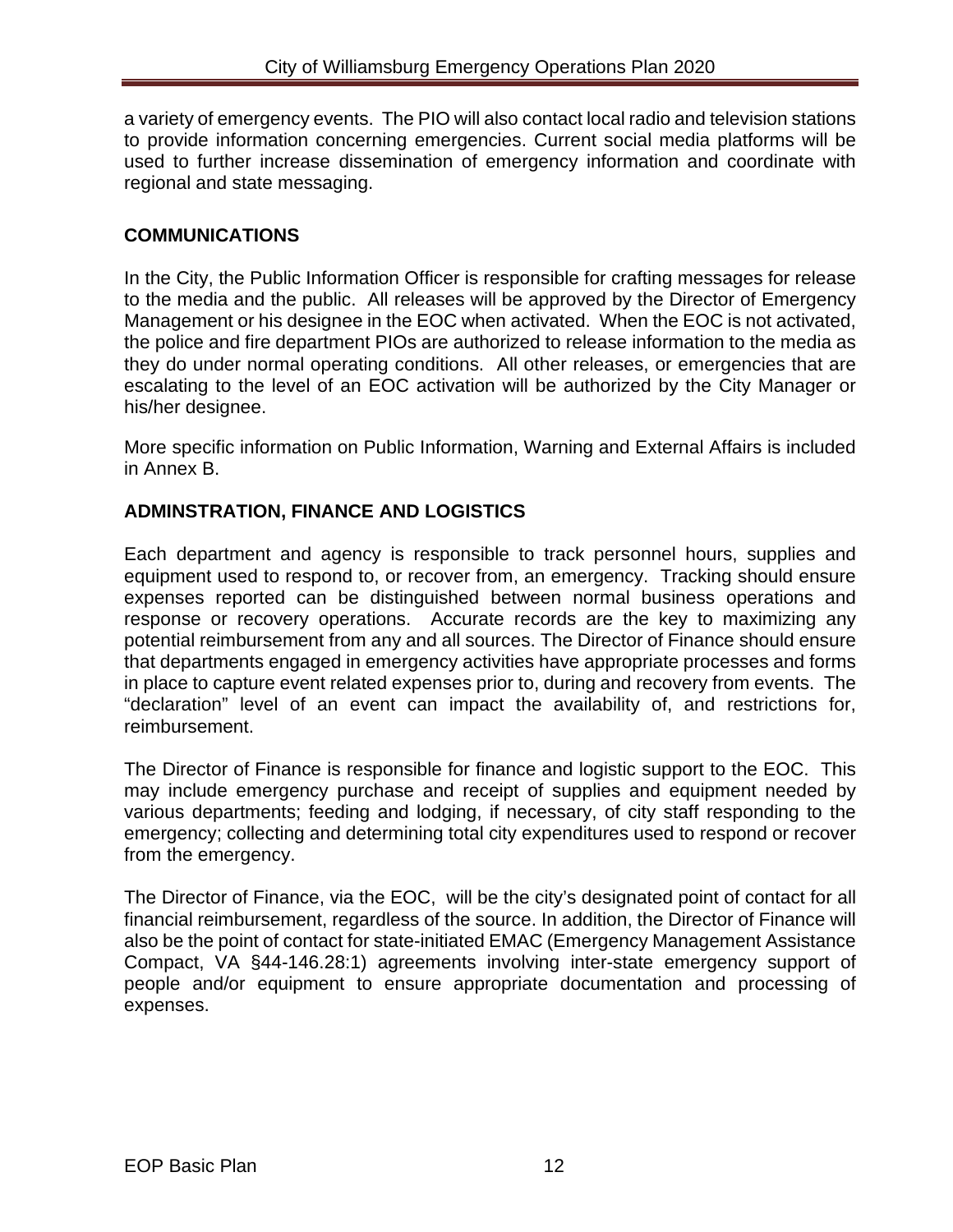Fire Administration will provide initial administrative support to the EOC. They will be supported by other city administrative staff as directed by the EOC and based upon the nature and duration of the emergency/event.

#### <span id="page-20-0"></span>**CONCEPT OF OPERATIONS**

The Coordinator of Emergency Management is responsible for the day-to-day activities of the emergency management program. These responsibilities include but are not limited to developing and maintaining an Emergency Operations Plan and its associated plans and annexes, and maintaining an Emergency Operations Center (EOC) in a constant state of readiness.

The city must be prepared to bear the initial impact of a disaster on its own. Help may not be immediately available from the state or federal government after a natural or manmade disaster. All appropriate locally available forces and resources will be fully committed before requesting assistance from the state. Requests for assistance beyond documented/established mutual aid agreements will be made through the EOC to the Virginia Emergency Operations Center (VEOC) through procedures established by the VEOC.

All disaster-related expenditures must be documented in order to be eligible for postdisaster reimbursement from any and all sources, including but not limited, federal disaster assistance when available.

Pursuant to § 44-146.19 of the VA Department of Emergency and Management Laws, the City of Williamsburg is required to immediately contact the Department of Criminal Justice Services and the Virginia Criminal Injuries Compensation Fund in the event of an emergency with victims as defined in §19.2-11.01. The Williamsburg Police Department (WPD) shall be responsible for providing information about these services to surviving victims and/or their families. WPD should direct victims to the local Victim Witness Program who shall provide impacted persons with the contact information for the state programs:

VCICF: http://www.cicf.state.va.us/ Phone: 1-800-552-4007

At all times, the heads of city offices, departments, and agencies will continue to be responsible for the protection and preservation of records essential for the continuity of government operations.

The Coordinator of Emergency Management, assisted by the Deputy Coordinator, will assure compatibility between the City's Emergency Operations Plan and the plans and procedures of key facilities and private organizations within the city as appropriate.

Day-to-day functions that do not contribute directly to the emergency operation may be suspended for the duration of any emergency. Efforts that would normally be required of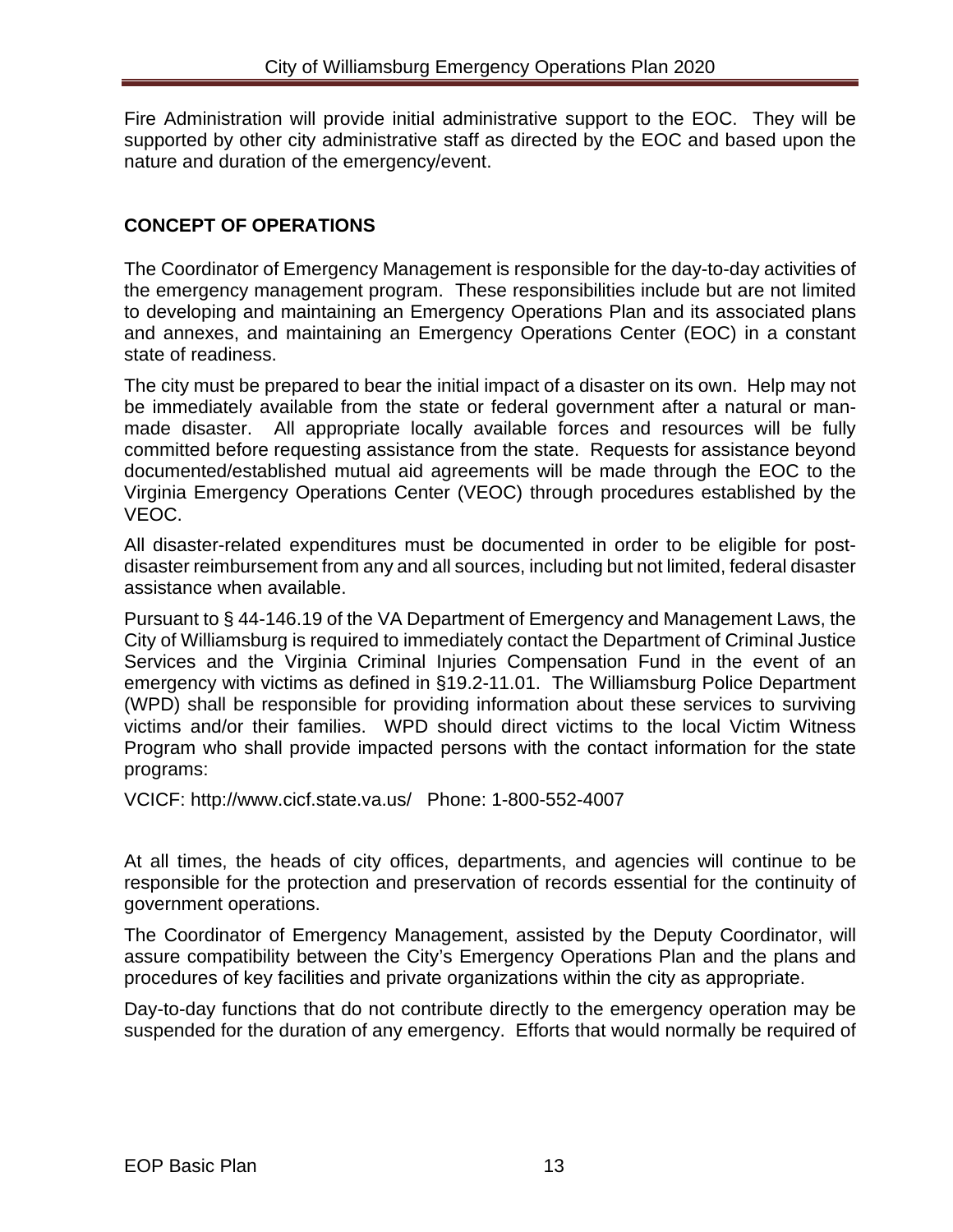those functions will be redirected to accomplish the emergency task by the agency concerned.

The State Emergency Operations Plan requires the submission of the following reports by local government in time of emergency, as directed by the VEOC:

- 1. Situation Reports, and other periodic updates
- 2. Damage Assessment Report(s)
- 3. After-Action Report(s)

Emergency assistance may be made available from neighboring jurisdictions in accordance with mutual aid agreements. Emergency forces may be sent from the City of Williamsburg to assist adjoining jurisdictions. Such assistance will be in accordance with existing mutual aid agreements or, in the absence of official agreements, directed by the Director of Emergency Management or, in his/her absence, the Coordinator of Emergency Management when he/she determines that such assistance is necessary and feasible.

Support from military units, such as the VA National Guard must be requested through the State EOC. Military forces when made available will support and assist local forces and may receive mission requests from the local Director of Emergency Management or his designated representative.

The City of Williamsburg's Director of Emergency Management, the Coordinator of Emergency Management, and the Director of the Department of Human Services will assist disaster victims in obtaining post-disaster assistance, coordination with federal agencies such as FEMA and other opportunities for disaster relief, recovery and mitigation.

#### **FORMS:**

All City of Williamsburg forms necessary to support emergency incidents will be maintained electronically and updated on a regular basis by the responsible department. Commonly used forms maintained on the local or State WebEOC. Forms will be updated to reflect changes in ordinance, law, and policy or as needed based upon after-action reviews following emergency incidents.

#### **MAPS and GIS Support:**

The availability of computer-based maps that are developed to support day to day operations precludes the need to maintain hard copies. Certain hard copy wall maps, including those to support a response for a Surry Nuclear Power Plant event, are maintained at the EOC. Resources, such as Google Earth, are available to support local operations and provide actual photos of local and sub-local features to support EOC decision-making. State-level maps are available via the Internet at the VDEM and other State websites.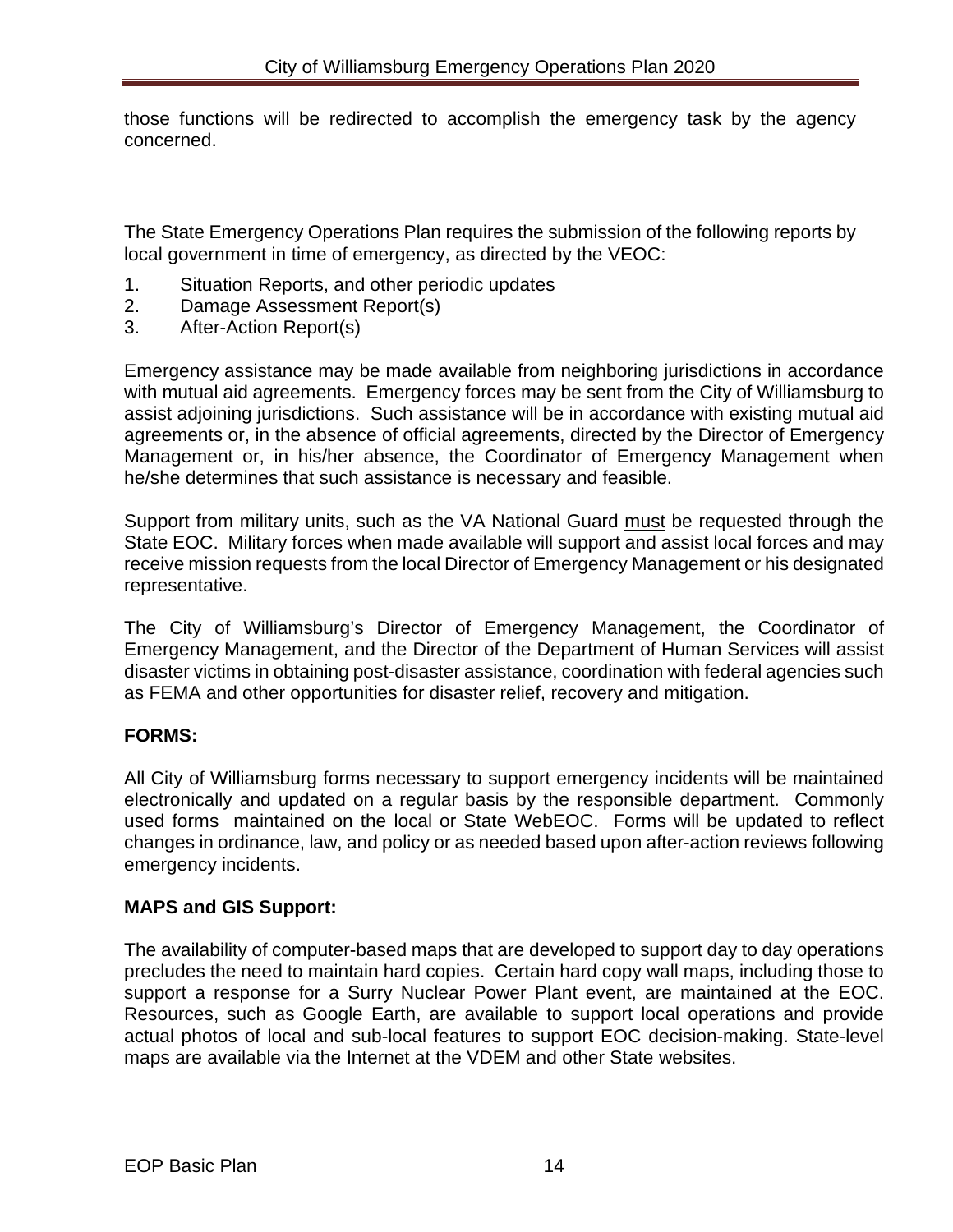## **OPERATIONAL LEVELS:**

1. Normal Operations- Emergency operations plans and procedures will be reviewed, revised and distributed in accordance with the EOP Training and test exercises should be conducted periodically to maintain readiness.

2. Increased Readiness - When a peacetime disaster threatens (also referred to as a "notice" event allowing time for mobilizing and organizing resources), all agencies having responsibilities will take action as called for in their respective functional annex, ESF, and/or departmental operating procedures. (Examples: a threatening weather event or a planned special community event.)

3. Emergency Operations - Full-scale operations and a total commitment of staff and resources are required to mobilize and respond in time of emergency. The local EOC must direct and control all emergency operations. A local emergency should be declared. There are two phases of emergency operations:

a. Mobilization Phase - Conditions worsen requiring full-scale incident mitigation and activation of preparedness plans.

b. Response Phase - Disaster strikes. An emergency response is required to protect lives and property. This phase may be related to a "notice" or a "no-notice" event. "No-notice" events occur without warning and may be weather or man-made in nature.

4. Recovery - Recovery is both a short-term and a long-term process. Short-term operations restore vital services to the community and provide for the basic needs of the public. Long-term recovery focuses on restoring the community to its normal, or to an improved, state of affairs. Examples of long-term recovery efforts are the provision of temporary housing, the restoration of non-vital government services, and the reconstruction of damaged areas.

## <span id="page-22-0"></span>**EMERGENCY OPERATIONS PLAN MAINTENANCE**

 . The Director of Emergency Management, assisted by the Coordinator and Deputy Coordinator of Emergency Management, has overall responsibility for maintaining and updating this plan on an annual basis The Coordinator will have the EOP readopted every four years or as required by Virginia Code §44.146-19. Guidance and assistance is provided by the Virginia Department of Emergency Management. A plan distribution list must be maintained. Responsible individuals and officials should recommend to the Director of Emergency Management or the Coordinator of Emergency Management appropriate improvements and changes as needed based on experiences in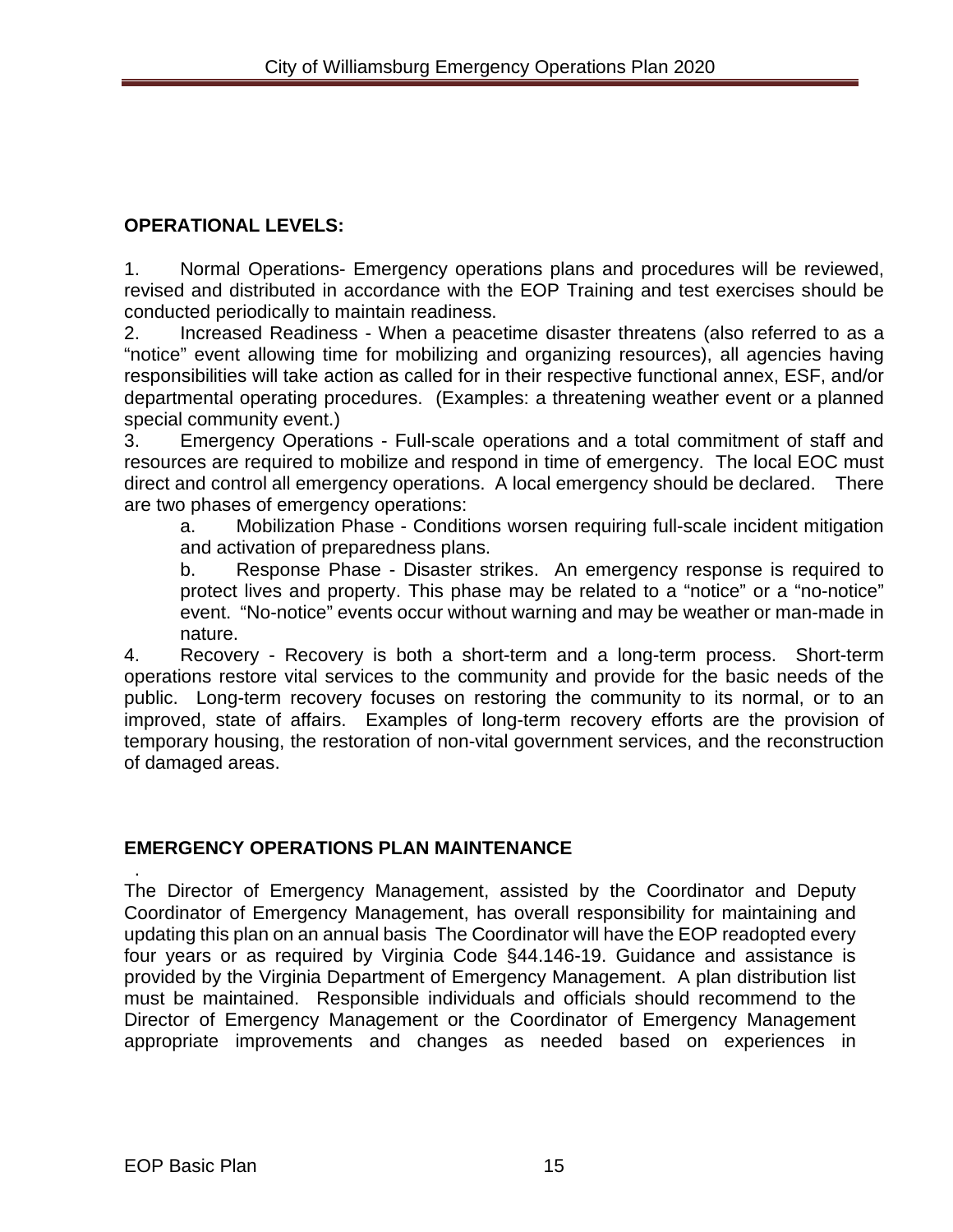emergencies, deficiencies identified through drills and exercises, and changes in government structure.

#### <span id="page-23-0"></span>**AUTHORITIES AND REFERENCES**

A. Authorities;

The organizational and operational concepts set forth in the plan are promulgated under the following authorities:

The Robert T. Stafford Disaster Relief and Emergency Assistance Act, Public Law 93-288, as amended.

Emergency Management and Assistance, Code of Federal Regulations, Title 44.

The Homeland Security Act of 2002, Public Law 107-296.

Commonwealth of Virginia Emergency Services and Disaster Law of 2000, as amended.

Executive Order 60, (2007) Promulgation of the Commonwealth of Virginia Emergency Operations Plan.

Executive Order 41, (2011) Continuing Preparedness Initiatives in State Government and Affirmation of the Commonwealth of Virginia Emergency Operations Plan.

B. References:

The EOP has been developed using the following references:

The Federal Response Framework.

National Response Goal and PPD-8

National Preparedness Reports

FEMA Comprehensive Preparedness Guide (CPG) 101, version 2, Nov. 2010, Developing and Maintaining Emergency Operations Plans.

The Commonwealth of Virginia Emergency Operations Plan (COVEOP).

Virginia Department of Emergency Management Template for local emergency operations plans.

Homeland Security Exercise and Evaluation Program, (HSEEP).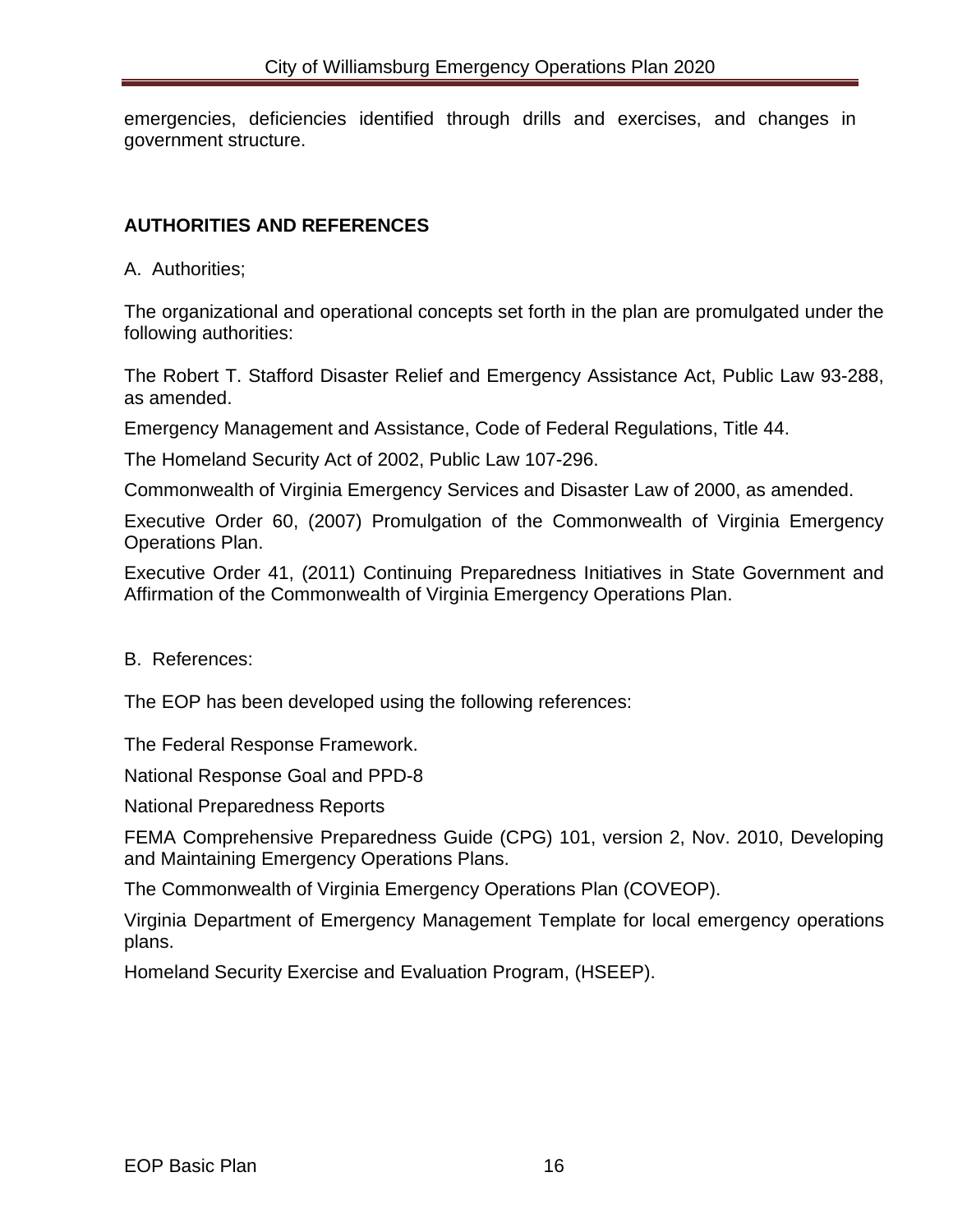## <span id="page-24-0"></span>**EXERCISES AND TRAINING**

Trained and knowledgeable personnel are essential for the prompt and proper execution of the City of Williamsburg Emergency Operations Plan, Annexes and sub-plans. All City of Williamsburg departments and agencies will ensure that all personnel have a thorough understanding of their assigned responsibilities in a disaster situation, as well as how their role and responsibilities interface with the other components of the City of Williamsburg's Emergency Operations Plan. All personnel will be provided with the necessary training to execute those responsibilities in an effective and responsible manner.

The Emergency Management Coordinator/Director is responsible for the development, administration, and maintenance of a comprehensive training and exercise program tailored to the needs of the City of Williamsburg. This program will be comprised of a general core, functionally specific, as well as on-going refresher training programs designed to attain and sustain an acceptable level of emergency preparedness for the City of Williamsburg. State and federal reports, such as the National Preparedness Report offer insight into state and national achievements as well as identification of gaps in capabilities that can be used to assess local capabilities and areas for future training and exercises. Training will be based on federal and state guidance. Instructors can be selected from City of Williamsburg government officials and staff, federal and state governments, private industry, the military, as well as quasi-public and volunteer groups trained in emergency services and response. In some instances, the source of funding may require that training and exercises will be documented using the Homeland Security Exercise and Evaluation Program, or like evaluation program in the case of radiological response exercises. Training needs will be identified and records maintained for all personnel assigned duties in a disaster.

Non-Government Organizations (NGO), volunteer groups and community partners and agencies will be encouraged to participate. Lessons learned and changes to operational processes should be documented and then incorporated into the EOP. The Coordinator of Emergency Management shall be responsible for monitoring current NIMS requirements for local jurisdictions and assist city departments and agencies in compliance with those requirements. Documentation of NIMS related training or other training required for specific job descriptions should be maintained by the appropriate departments.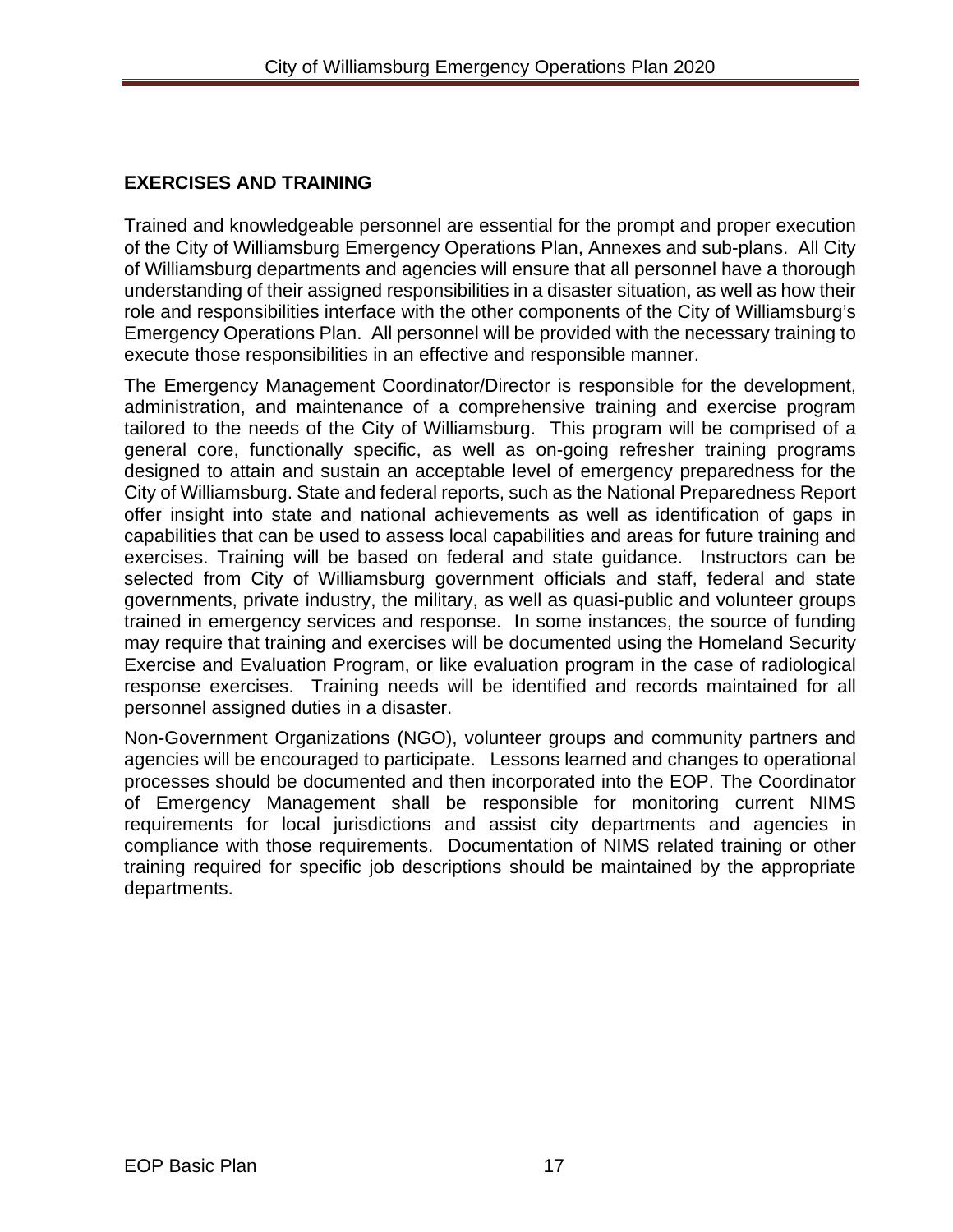## <span id="page-25-0"></span>**Attachment 1 EOC Structure and Layout**

The City of Williamsburg will follow a basic Incident Command System (ICS) structure in the Emergency Operations Center. The Director of Emergency Management is the Incident Commander. The organizational chart below and the EOC layout are provided to assist individuals and organizations operating from the EOC to understand the command structure.

While operating in the EOC, agencies and departments are under the direction and control of the Incident Commander. Cooperation among all agencies and departments is necessary to establish the operational priorities for a given operational period and to resolve potential conflicts with resource allocations or accountability.



#### CITY OF WILLIAMSBURG EOP EMERGENCY OPERATIONS STRUCTURE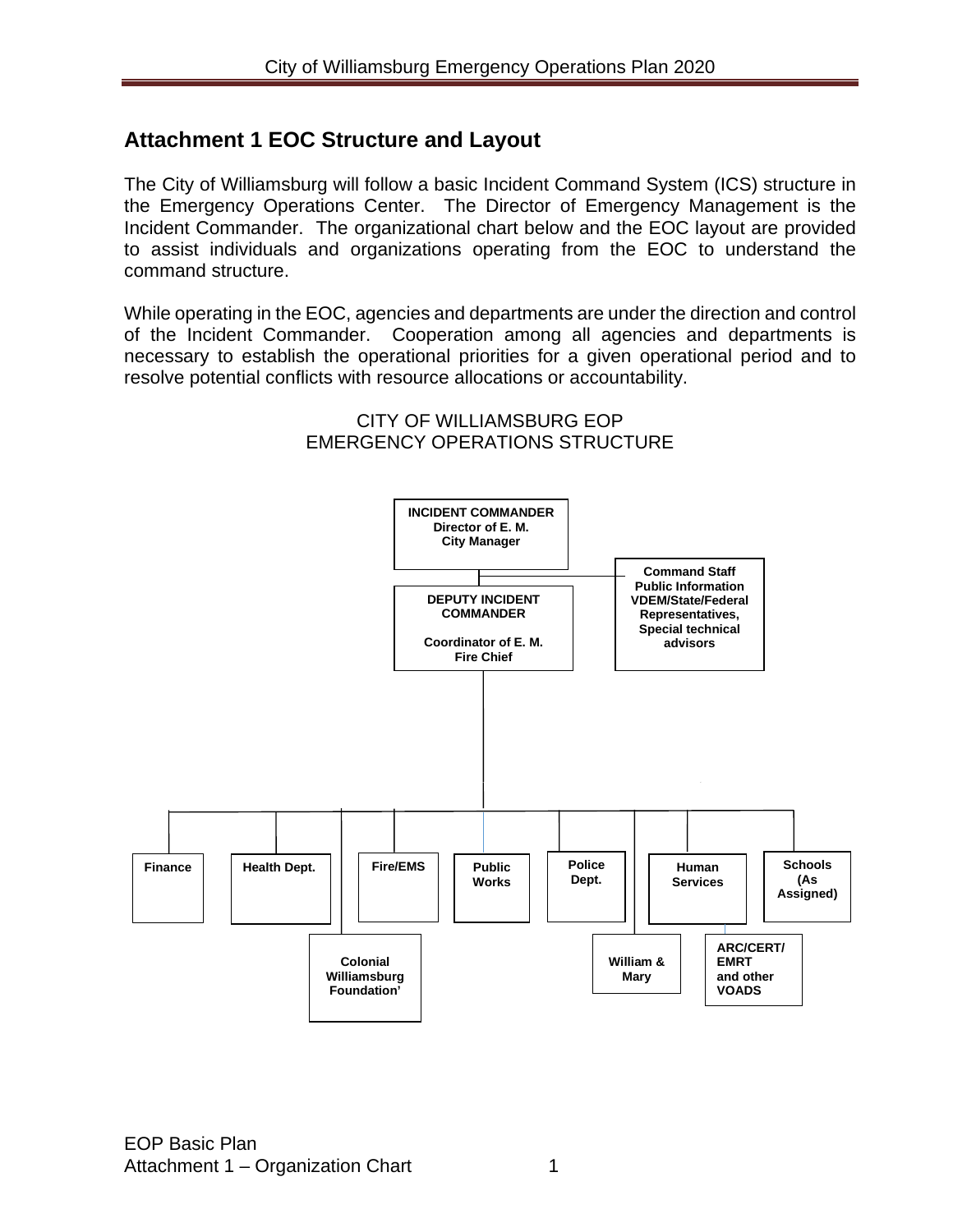

**Emergency Operations Center Floor Plan**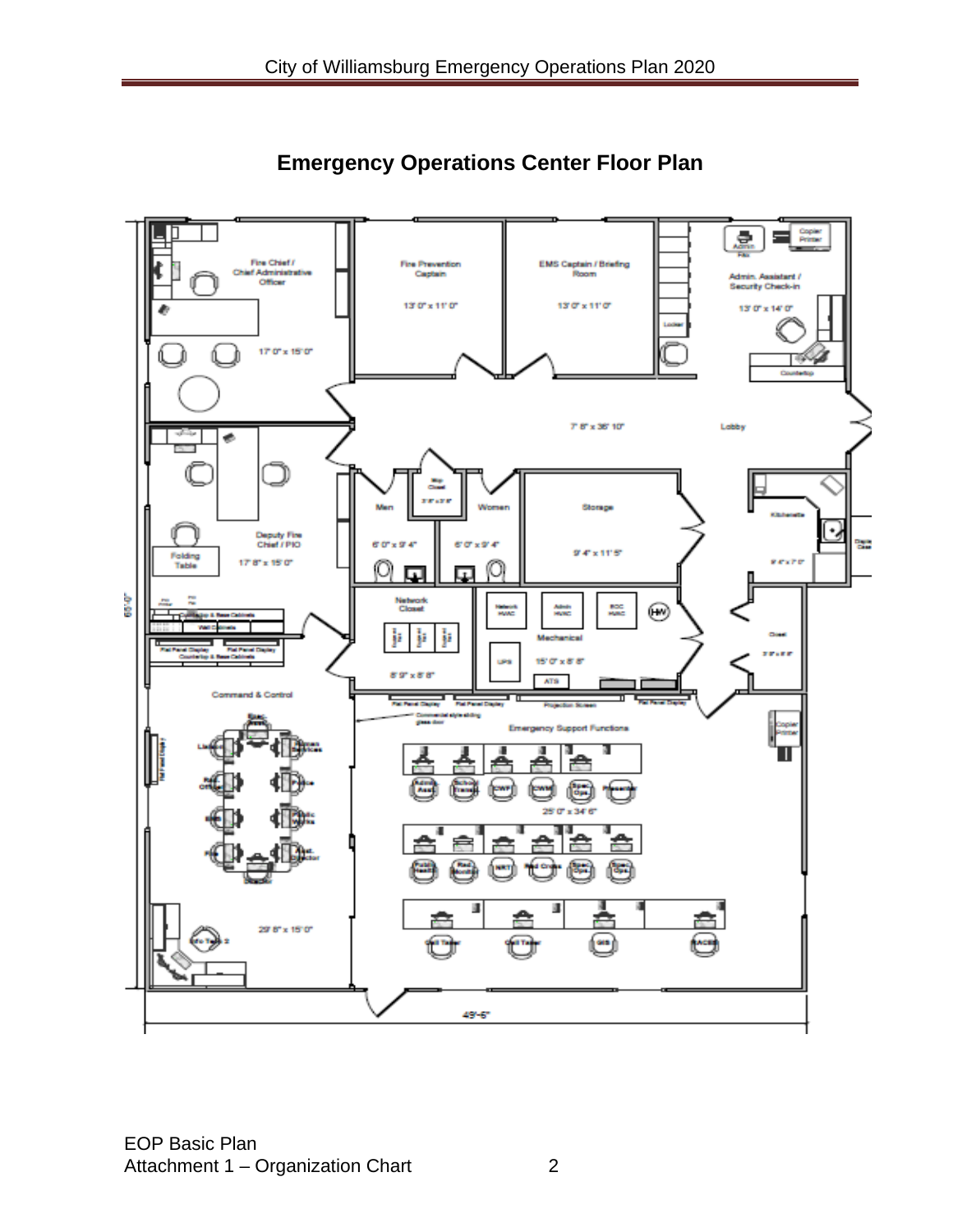#### **Attachment 2 – Matrix of Responsibilities & ESF Table**

<span id="page-27-0"></span>Functional Areas and Emergency Support Function Cross Reference Table Note: These references may change based on the nature of the event

| <b>Williamsburg Emergency Operations Center Staffing</b> |                                                                      |                                                       |                                         |
|----------------------------------------------------------|----------------------------------------------------------------------|-------------------------------------------------------|-----------------------------------------|
| <b>Position</b>                                          | <b>EOC Role</b>                                                      | <b>ICS Role</b>                                       | <b>ESF Leads</b>                        |
| <b>City Manager</b>                                      | Director of Emergency<br>Management and<br><b>Incident Commander</b> | <b>Incident Commander</b>                             | 5, 2                                    |
| <b>Fire Chief</b>                                        | Emergency<br>Management<br>Coordinator                               | <b>Operations Section</b><br>Chief                    | 2, 4, 5, 8, 9,<br>11, 12, 13,<br>16, 17 |
| Deputy Fire Chief                                        | Deputy Emergency<br>Management<br>Coordinator                        | <b>Planning Section</b><br>Chief                      | 6, 4                                    |
| <b>Finance Director</b>                                  | Finance and<br>Administration                                        | Finance and<br>Administration<br><b>Section Chief</b> | $\overline{7}$                          |
| Finance Department -<br>Purchasing and<br>Procurement    | Logistics                                                            | <b>Logistics Section</b><br>Chief                     |                                         |
| Information<br>Technology                                | <b>IT Support</b>                                                    |                                                       |                                         |
| <b>Health Department</b><br><b>Director</b>              | <b>Health and Medical</b><br><b>Services</b>                         | <b>Medical Branch</b>                                 | 8,                                      |
| <b>City Attorney</b>                                     | <b>Legal Council</b>                                                 |                                                       |                                         |
| <b>Public Information</b><br><b>Officer</b>              | <b>Media Relations</b>                                               | PIO, External Affairs                                 | 15, 2                                   |
| <b>Director Public Works</b>                             | Transportation,<br><b>Facilities Management</b>                      | <b>Deputy Operations</b><br><b>Section Chief</b>      | 1, 3, 4, 7,<br>10, 14                   |
| <b>Chief of Police</b>                                   | <b>Law Enforcement</b>                                               | Law Enforcement<br><b>Branch</b>                      | 9,13,14, 16                             |
| Fire Administration -<br><b>Admin Assistant</b>          |                                                                      | <b>Situation Unit</b>                                 |                                         |
| <b>Planning Department</b>                               | Damage Assessment                                                    |                                                       | $\overline{7}$                          |
| Department of Human<br><b>Services</b>                   | Sheltering                                                           |                                                       | 6, 17                                   |
| <b>Parks &amp; Recreation</b>                            | Sheltering<br>Damage Assessment                                      |                                                       | 6, 17                                   |
| <b>City Assessor</b>                                     | Damage Assessment                                                    |                                                       | $\overline{7}$                          |
| <b>City Treasurer</b>                                    | Damage Assessment                                                    |                                                       |                                         |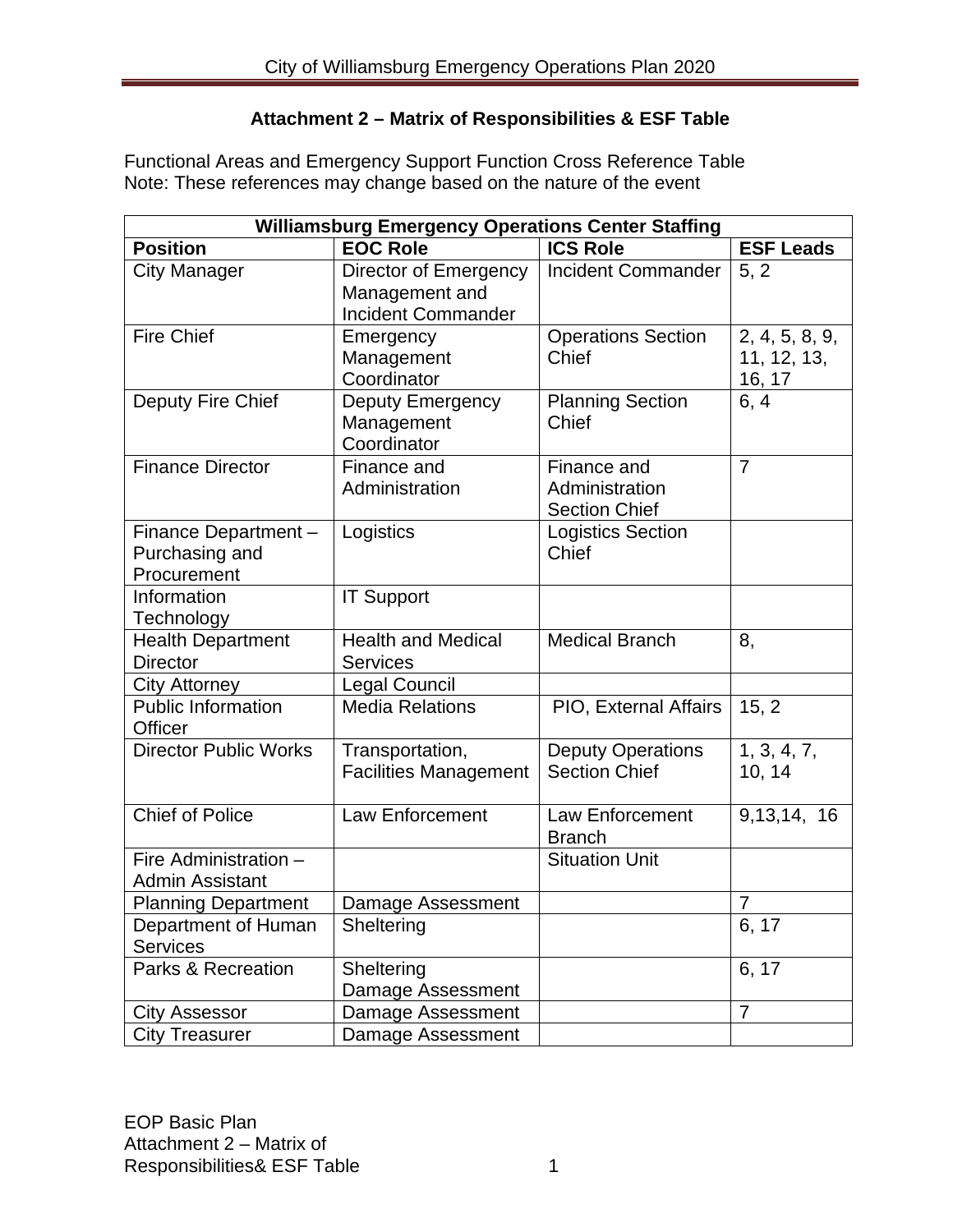The Following table is extracted from the Commonwealth of Virginia Emergency Operations Plan, (COVEOP) to illustrate the Emergency Support Functions within the State EOC.

| <b>ESF</b>                                                                                                                                                                                                                                                                                                                                                                                                                                                                                                            | <b>Scope</b>                                                                                                                                                                                                                                                                                             |
|-----------------------------------------------------------------------------------------------------------------------------------------------------------------------------------------------------------------------------------------------------------------------------------------------------------------------------------------------------------------------------------------------------------------------------------------------------------------------------------------------------------------------|----------------------------------------------------------------------------------------------------------------------------------------------------------------------------------------------------------------------------------------------------------------------------------------------------------|
| <b>ESF #1 - Transportation</b><br>Primary - Transportation                                                                                                                                                                                                                                                                                                                                                                                                                                                            | State and civil transportation support<br><b>Transportation Safety</b>                                                                                                                                                                                                                                   |
| Support - Aviation; Chesapeake Bay Bridge-Tunnel District; Civil Air<br>Patrol; Emergency Management; General Services; Military Affairs; Mines,<br>Minerals & Energy; Motor Vehicles; Port Authority; Rail & Public<br>Transportation; Social Services; Virginia National Guard; State Police                                                                                                                                                                                                                        | Coordination of restoration, recovery and<br>reconstruction of transportation infrastructure<br>Movement restrictions<br>Damage and impact assessment                                                                                                                                                    |
| ESF $#2$ – Communications<br>Primary - Information Technologies Agency and Department of<br><b>Emergency Management</b><br>Support - Aviation; Forestry ; Game and Inland Fisheries; Military Affairs;<br>Transportation; Marine Resource Commission; Northrup Grumman; Health;<br>RACES; Virginia Defense Force ; State Police; Civil Air Patrol;                                                                                                                                                                    | Coordination with telecommunications industry<br>Restoration/repair of telecommunications<br>infrastructure.<br>Protection, restoration, & maintenance of state cyber &<br>information technology resources                                                                                              |
| <b>ESF #3 - Public Works and Engineering</b><br>Primary - Military Affairs<br>Support - Conservation and Recreation; Environmental Quality;<br>Emergency Management; Forestry; General Services; Health; Historic<br>Resources; Housing and Community Development; Mines, Minerals &<br>Energy; Transportation; Professional Engineers ERT                                                                                                                                                                            | Infrastructure protection and emergency repair<br>Damage and impact assessment Infrastructure<br>restoration and reconstruction Engineering<br>services, construction management Critical<br>infrastructure liaison<br>Recovery infrastructure assistance                                                |
| ESF #4 - Firefighting<br>Primary - Fire Programs; Forestry<br>Support - Conservation and Recreation; Military Affairs; Fire Chiefs<br>Association; Aviation; Corrections; Emergency Management;<br>Environmental Quality; Game and Inland Fisheries; Information<br>Technologies; Marine Resource Commission; State Police                                                                                                                                                                                            | Firefighting activities on state lands<br>Resource support to rural and urban firefighting<br>Provide training, guidance and assistance to citizens,<br>the private/business sector and local governments in<br>the promulgation and maintenance of appropriate fire<br>protection programs and systems. |
| <b>ESF #5 - Emergency Management</b><br>Primary - Emergency Management<br>Support - Environmental Quality; Forestry; Military Affairs; State Police                                                                                                                                                                                                                                                                                                                                                                   | Coordination of incident management efforts<br>Issuance of mission assignments<br>Coordinate notification/deployment of human capital<br>Financial management                                                                                                                                            |
| <b>ESF #6 - Mass Care, Housing, and Human Services</b><br>Primary - Social Services<br>Support - Agriculture; Attorney General; Behavioral Health and<br>Development; Criminal Injuries Compensation Fund; Criminal Justice;<br>Emergency Management; General Services; Higher Education Institutions<br>of Virginia; Health; Housing and Community Development; Military<br>Affairs; Red Cross; Salvation Army; State Police; VITA; VAVOAD;<br>Workers Compensation ; Forensic Science; Rail & Public Transportation | Mass care and sheltering<br>Temporary housing<br>Coordination of repair and restoration of housing<br>Human services<br>Recovery assistance to individuals & households<br>Family Assistance Center                                                                                                      |
| <b>ESF #7 - Resource Support</b><br>Primary - Emergency Management<br>Support - Agriculture; Aviation; Corrections; Criminal Justice Services; Fire<br>Programs; Forestry; General Services; Health; Housing & Community<br>Development; Military Affairs; Motor Vehicles; State Police; Transportation;<br><b>VAVOAD</b>                                                                                                                                                                                             | Resource Support (facility space, office equipment and<br>supplies, contracting services, etc.)<br>Statewide Mutual Aid<br><b>EMAC</b>                                                                                                                                                                   |
| <b>EOP Basic Plan</b><br>Attachment 2 - Matrix of<br><b>Responsibilities&amp; ESF Table</b><br>1                                                                                                                                                                                                                                                                                                                                                                                                                      |                                                                                                                                                                                                                                                                                                          |

#### **Appendix F STATE EMERGENCY SUPPORT FUNCTION (ESF) MATRIX**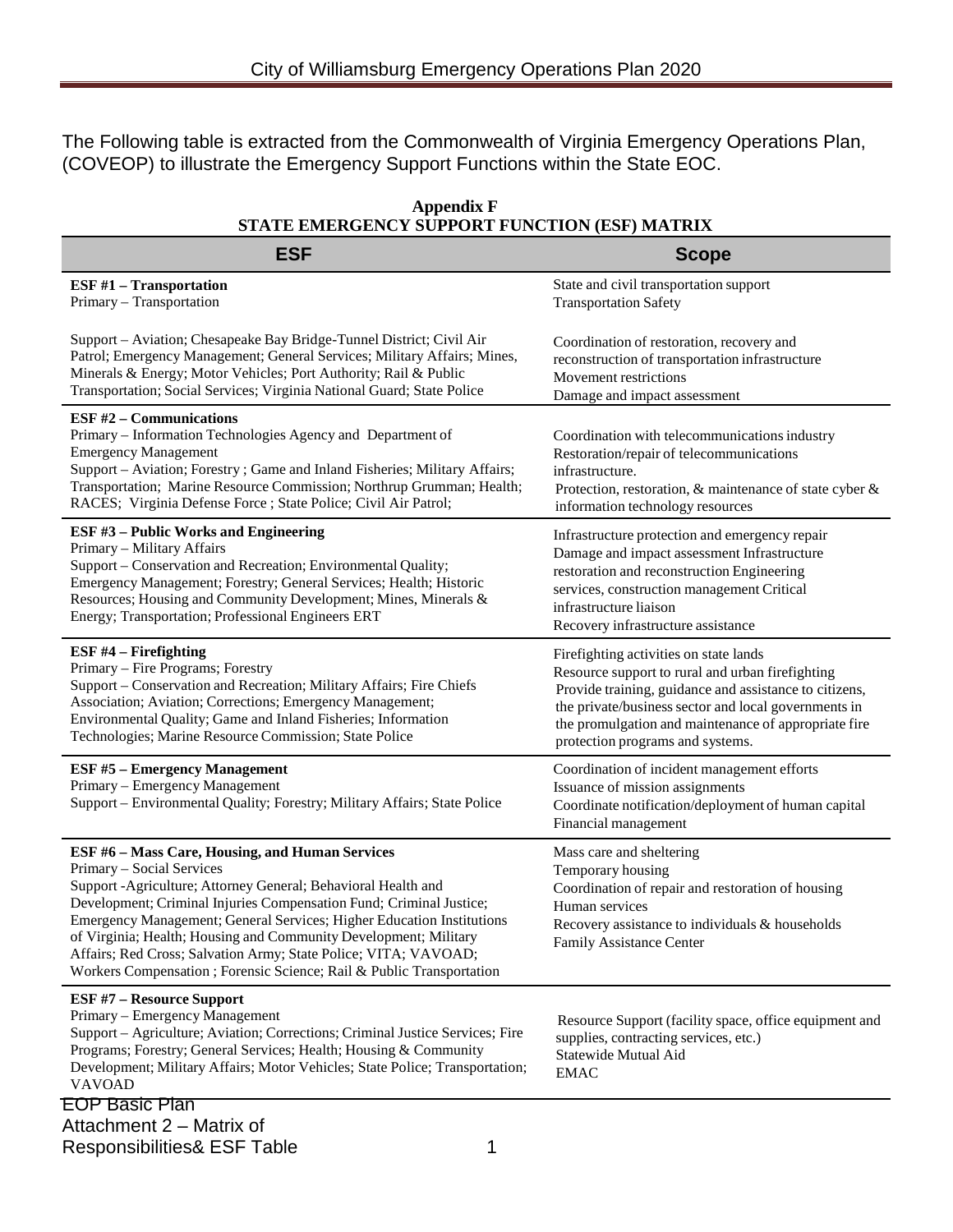#### **ESF #8 – Health and Medical Services**

Primary – Health

Support – Agriculture and Consumer Services; Environmental Quality; General Services; Health Professions; Behavioral Health and Development; Military Affairs; Red Cross; State Police; Social Services; Game and Inland Fisheries; Virginia Hospital and Healthcare Association

#### **ESF #9 – Search and Rescue**

Primary – Emergency Management Support – Conservation and Recreation; Fire Programs; Game and Inland Fisheries; Marine Resource Commission; State Police

**ESF #10 – Oil and Hazardous Materials Response** Primary – Emergency Management; EnvironmentalQuality Support –Health; Labor and Industry; Mines Minerals and Energy

#### **ESF #11 – Agriculture and Natural Resources**

Primary – Agriculture

Support - Conservation & Recreation; Corrections; Emergency Management; Environmental Quality; Forestry; Game and Inland Fisheries; General Services; Health; Historic Resources; Social Services; Transportation; Marine Resources; Cooperative Extension; Virginia Maryland Regional College of Veterinary Medicine; VAVOAD

#### **ESF #12 – Energy**

Primary – Emergency Management

Support – Mines, Minerals and Energy; Dominion Virginia Power; State Corporation Commission; Virginia Electric Cooperatives ; Information Technologies Agency

#### **ESF #13 – Public Safety and Security**

Primary – State Police

Support –Alcoholic Beverage; Conservation & Recreation; Corrections; Criminal Justice Services; Forestry; Game and Inland Fisheries; Marine Resources; Military Affairs; Motor Vehicles; Transportation

#### **ESF #14 –Recovery**

Primary - Emergency Management and Housing and Community

Development

Support – Agriculture; Behavioral Health; Education; Business Assistance; Employment Commission; Economic Development Partnership; Social Services; State Cooperation Commission; State Colleges and Universities; VAVOAD; Medical Assistance Services; Transportation.

#### **ESF #15 – External Affairs**

Primary – Emergency Management

Support – Agriculture and Consumer Services; Fire Programs; Health; Military Affairs; Motor Vehicles; Social Services; State Police; Transportation; VANG

#### **ESF #16 – Military Support**

Primary – Department of Military Affairs (DMA)

Support – Virginia National Guard (VANG); Virginia Defense Force (VDF) Cooperating: VDEM Public health services, Medical services, Mental health services, Mortuary services.

Life-saving assistance Search and rescue

 Oil & hazardous materials (chemical, biological, radiological, etc.) response Environmentalsafety and short- and long-term cleanup Health and safety of emergency workers Nutrition assistance

EOP Basic Plan Attachment 2 – Matrix of Responsibilities& ESF Table 2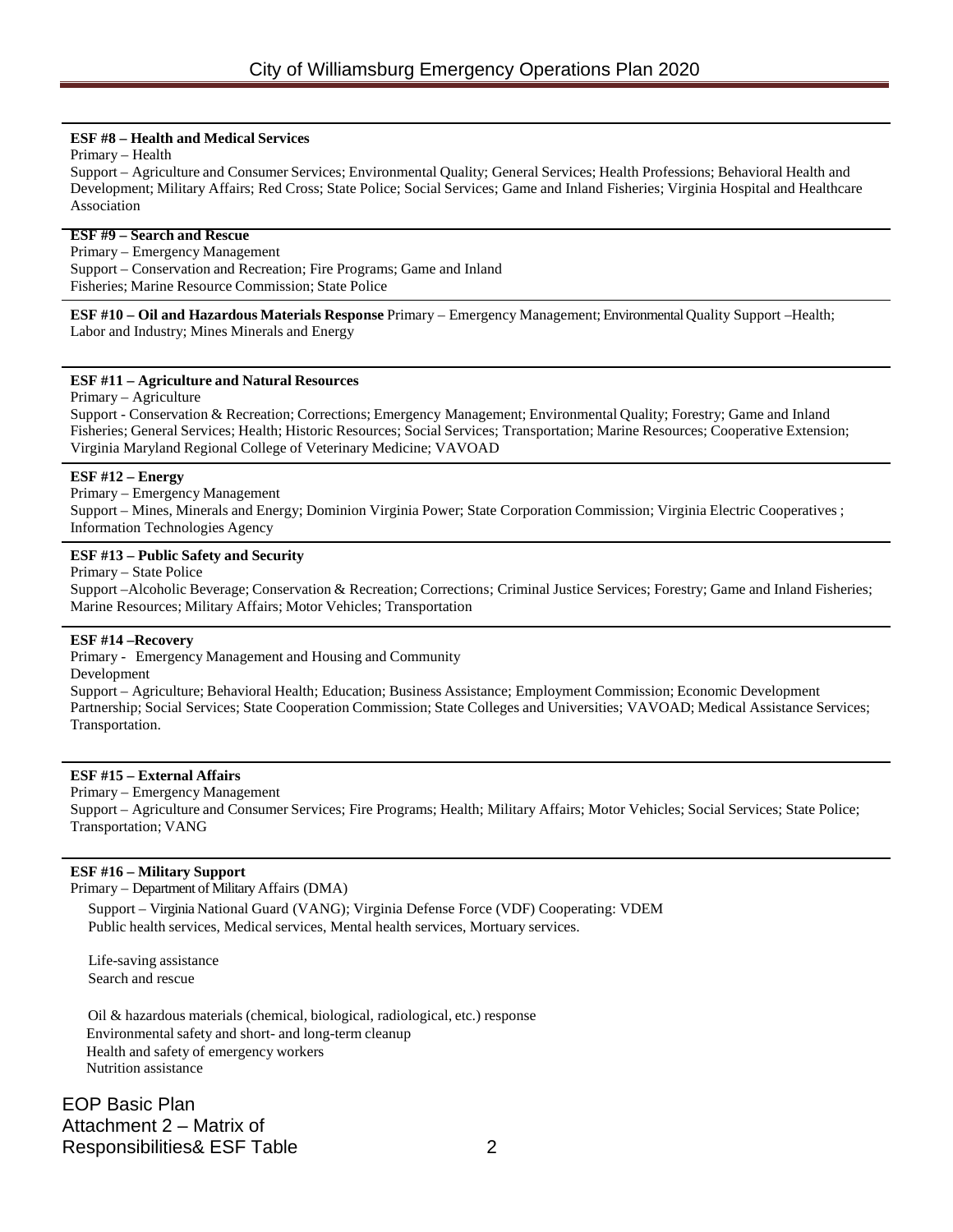Animal and plant disease/pest response Food safety and security Natural & cultural resources protection & restoration Historic properties protection and restoration Animal care and control (pets, livestock, wildlife)

Energy infrastructure assessment, repair, and restoration Energy industry utilities coordination Energy forecast

Facility and resource security Security planning; technical & resource assistance Public safety/security support Support to access, traffic, and crowd control Health and safety of disaster workers

Social and economic impact assessment

Partner with FEMA and SBA for short term federal disaster assistance programs Long-term community recovery assistance to local governments & the private sector Coordination of COV role in the reconstruction and redevelopment of impacted areas Mitigation analysis and program implementation

 Emergency public information and protective action guidance Incident information to the public Media and community relations Elected officials liaison

Plan, coordinate, command and control defense support to civil authorities in accordance with regulations and as assigned by the Governor of Virginia. Disaster declarations are require

> **ESF #17-Volunteer and Donations Management** Primary- Emergency Management Support- VAVOAD; Adventist Community Services; Virginia Citizen Corps Program; Volunteer Centers of Virginia; Virginia Office of Volunteerism and Community Service

EOP Basic Plan Attachment 2 – Matrix of Responsibilities& ESF Table 3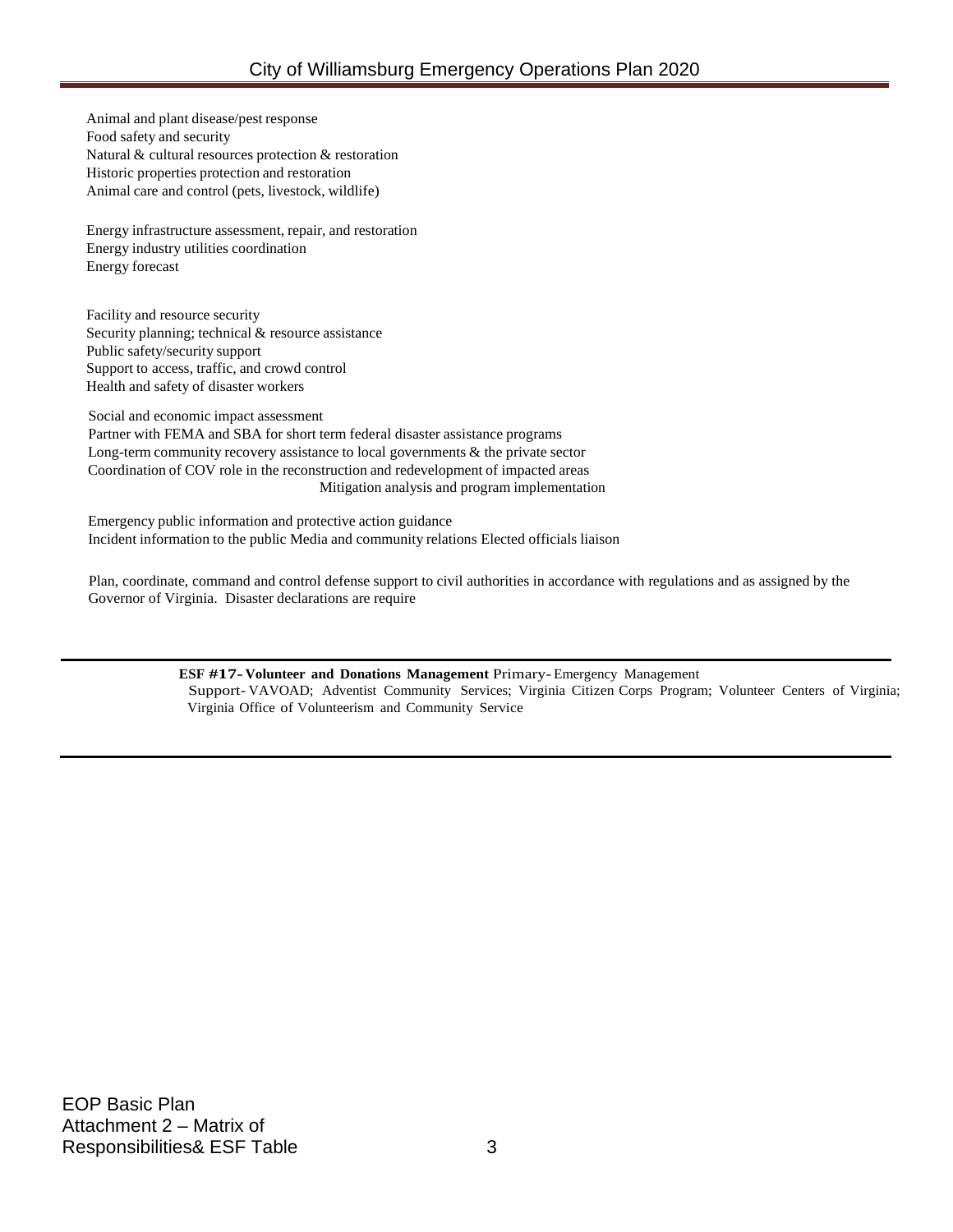#### **Attachment 3 – Succession of Command**

<span id="page-31-0"></span>Continuity of emergency operations is critical to the successful execution of emergency operations. Therefore, the following lines of succession are specified in anticipation of any contingency that might result in the unavailability of the ranking member of the administrative hierarchy. The decision-making authority for each organization or service function is listed below by position in decreasing order.

| <b>Organization/Service Function</b> | <b>Authority in Line of Succession</b>                                                                       |
|--------------------------------------|--------------------------------------------------------------------------------------------------------------|
| <b>Direction and Control</b>         | 1. Director of Emergency Management-City<br>Manager<br>2. Coordinator of Emergency<br>Management- Fire Chief |
| <b>Emergency Coordination</b>        | 1. Coordinator of Emergency Management<br>2. Deputy Coordinator of<br><b>Emergency Management</b>            |
| <b>Law Enforcement</b>               | 1. Chief of Police<br>2. Deputy Police Chief                                                                 |
| <b>Fire and Rescue</b>               | 1. Fire Chief<br>2. Deputy Fire Chief<br>3. Fire Battalion Chief                                             |
| <b>Public Works</b>                  | 1. Director<br>2. City Engineer                                                                              |
| <b>School System</b>                 | 1. Superintendent<br>2. Director of Operations                                                               |
| <b>Health Department</b>             | 1. District Health Representative<br>2. District Health Representative<br>3. District Nursing Supervisor     |
| <b>Human Services</b>                | 1. Director<br>2. Deputy Director<br>3. Senior Eligibility Worker/S. Worker Supr.                            |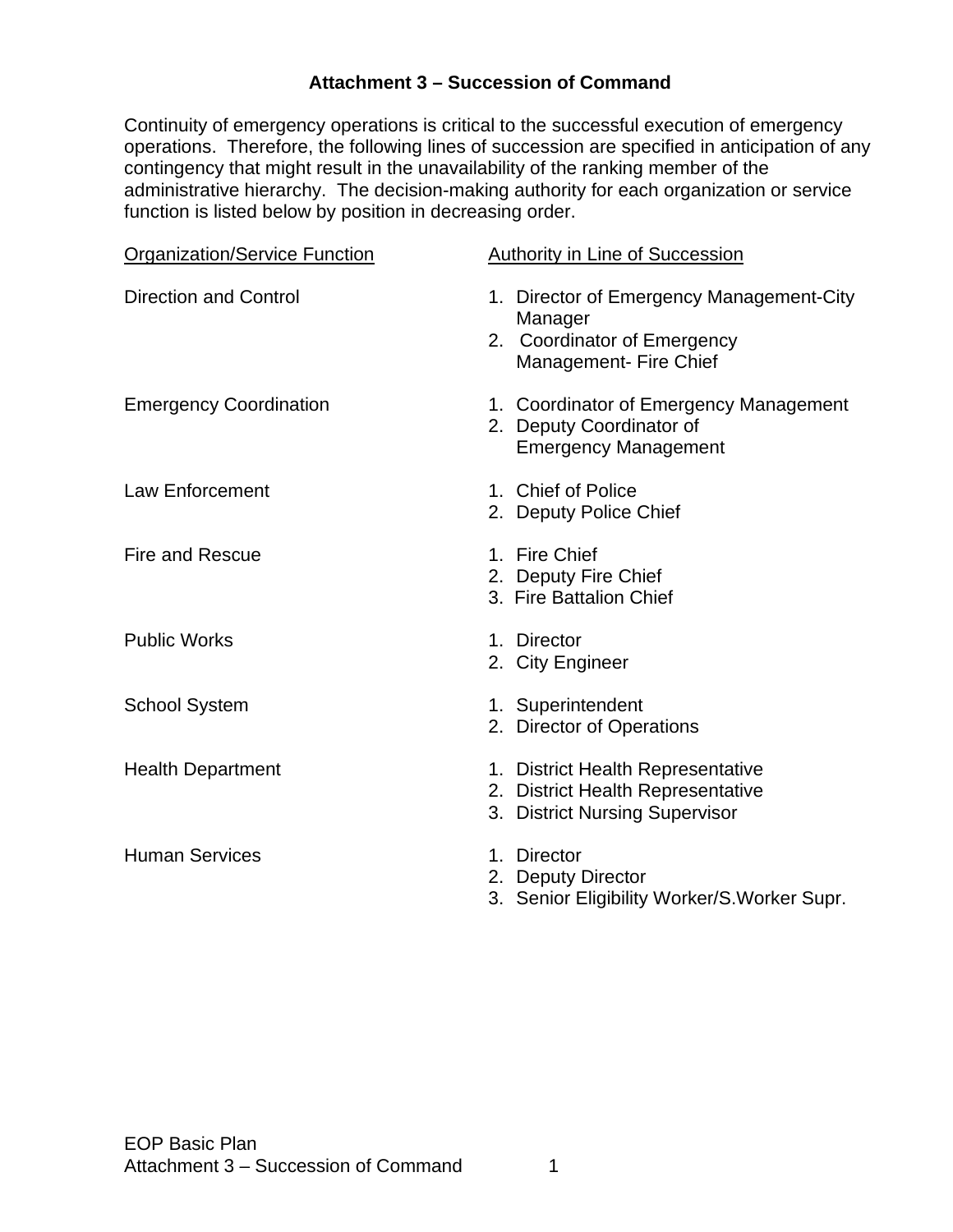#### <span id="page-32-0"></span>**Attachment 4 – Sample Resolution for the Declaration of a Local Emergency**

AT A SPECIAL MEETING OF THE CITY COUNCIL OF THE CITY OF WILLIAMSBURG, VIRGINIA, HELD AT \_\_\_\_\_\_\_\_\_\_\_\_\_\_\_\_\_\_\_\_\_\_ , ON ,

, 20\_\_\_ RESOLUTION # - \_\_\_ DECLARING A LOCAL EMERGENCY TO EXIST IN CITY OF WILLIAMSBURG. VIRGINIA

WHEREAS, the City Council of the City of Williamsburg, Virginia, does hereby find as follows:

- 1. That due to the occurrence of \_\_\_\_\_\_\_\_, the City of Williamsburg is facing a condition of extreme peril to the lives, safety and property of the residents of the city;
- 2. That as a result of this extreme event the proclamation of the existence of an emergency is necessary to permit the full powers of government to deal effectively with preparing, responding and recovering from this event.
	- A. NOW, THEREFORE, BE IT HEREBY PROCLAIMED by the City Council of the City of Williamsburg, Virginia, that a local emergency now exists throughout the City of Williamsburg; and
	- B. IT IS FURTHER PROCLAIMED AND ORDERED that during the existence of this emergency the powers, functions, and duties of the Director of Emergency Management and the Emergency Management organization and functions of the City of Williamsburg shall be those prescribed by the laws of the Commonwealth of Virginia and the ordinances, resolutions, and approved plans of the city of Williamsburg in order to mitigate the effects of said emergency.

Dated: **Dated: City Council** 

City of Williamsburg, VA

Attest:

.

- **a.** Clerk, City Council
- **b.** City of Williamsburg
- **c. Commonwealth of Virginia**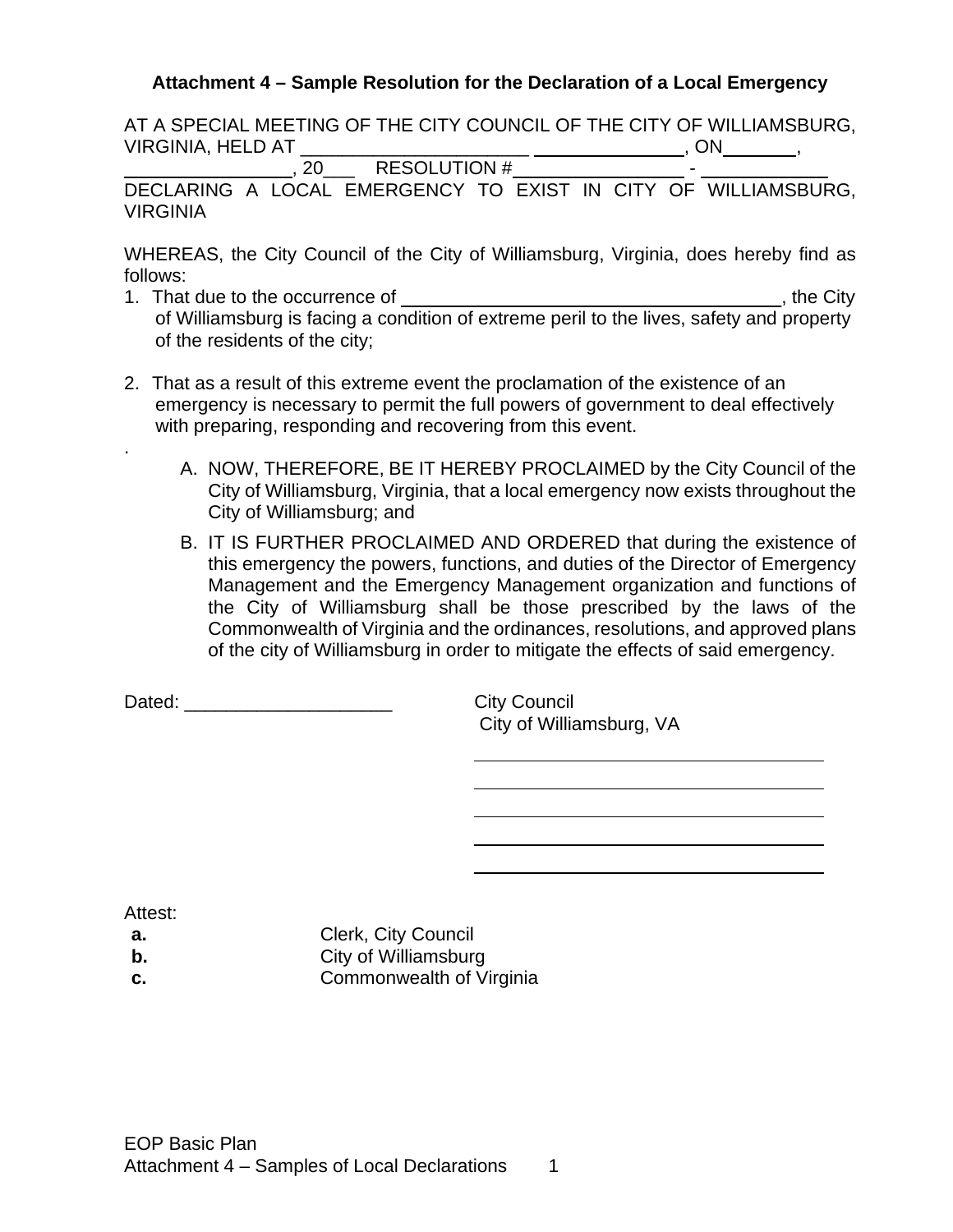#### **Sample for the Declaration of a Local Emergency by the Director of Emergency Management**

The City Manager of the City of Williamsburg, acting in his capacity as the Director of Emergency Management in accordance with the City of Williamsburg Emergency Operations Manual and in consultation with the Mayor of the City of Williamsburg, subject to the confirmation of City Council, has declared a local emergency, having found:

1. That due to the occurrence of a: \_\_\_\_\_\_\_\_\_\_\_\_\_\_\_\_\_\_\_\_\_\_\_\_\_\_\_\_\_, the City of Williamsburg faces a condition of immediate peril to the lives, safety, and property of the residents of the city; and

2. That as a result of this event, the declaration of the existence of an emergency was necessary to permit the full powers of government to deal effectively with preparing, responding and recovering to/from this specific event.

Date: \_\_\_\_\_\_\_\_\_\_\_\_\_\_\_\_

City Manager

Attest: \_\_\_\_\_\_\_\_\_\_\_\_\_\_\_\_\_\_\_\_\_\_

\_\_\_\_\_\_\_\_\_\_\_\_\_\_\_\_\_\_\_\_\_\_\_\_\_\_\_\_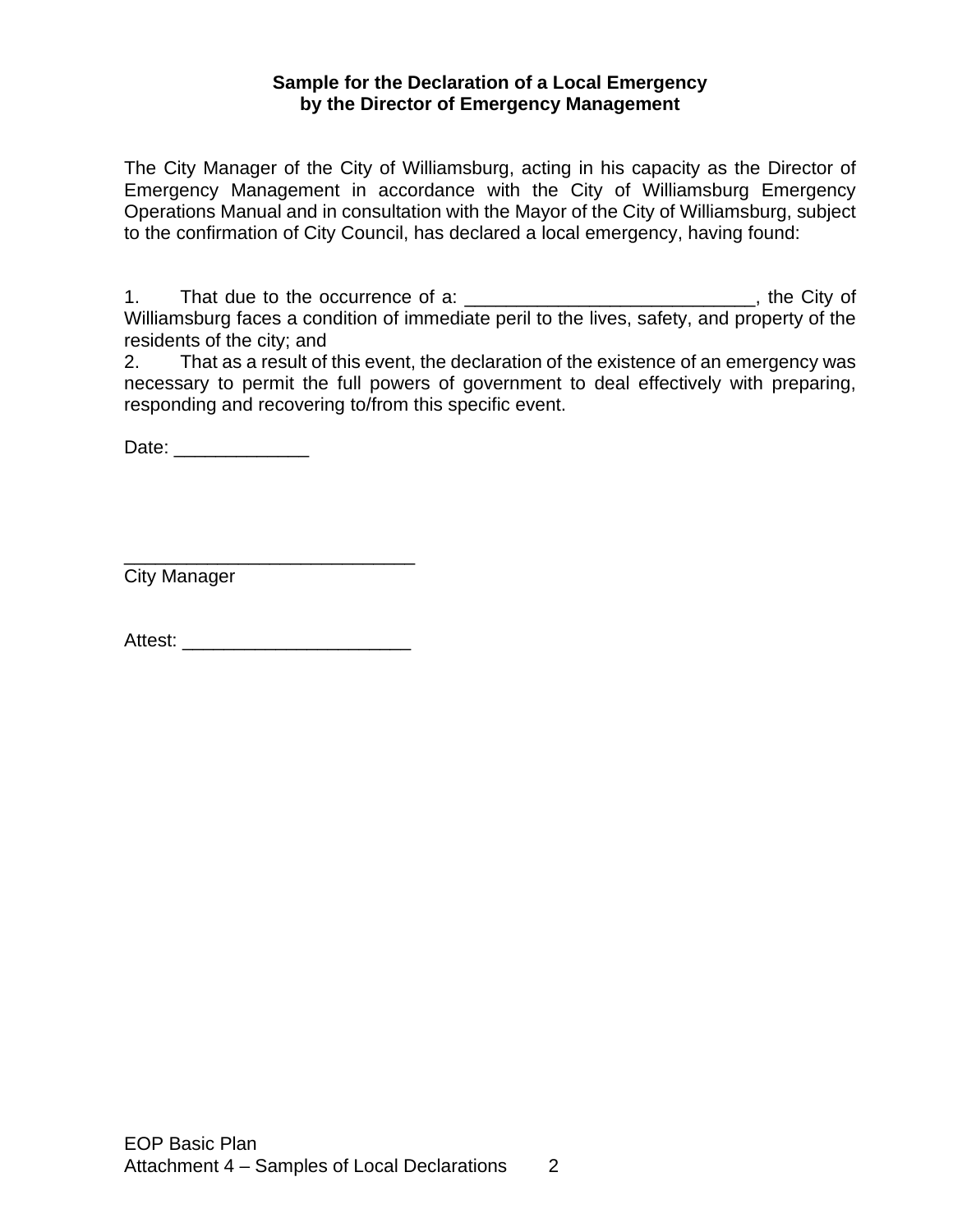#### **Sample Resolution for the Approval and Confirmation of a Declaration of a Local Emergency Enacted by the Director of Emergency Management**

#### *RESOLUTION #\_\_-\_\_ DECLARATION OF LOCAL EMERGENCY*

WHEREAS, on \_\_\_\_\_\_\_\_\_\_\_\_\_\_, at \_\_\_\_\_ hours, the City Manager of the City of Williamsburg, acting in his capacity as the Director of Emergency Management, in consultation with the Mayor of the City of Williamsburg, subject to the confirmation of City Council, declared a local emergency in the City of Williamsburg, having found:

That due to the occurrence of a: \_\_\_\_\_\_\_\_\_\_\_\_\_\_\_\_\_\_\_\_\_\_\_\_\_\_the City of Williamsburg faced a condition of immediate peril to the lives, safety, and property of the residents of the city; and

That as a result of this peril, the declaration of the existence of an emergency was necessary to permit the full powers of government to deal effectively with this condition of peril.

3. NOW, THEREFORE, BE IT RESOLVED by the City Council of the City of Williamsburg that said declaration of local emergency is hereby confirmed.

IT IS FURTHER RESOLVED AND ORDERED that during the existence of this emergency, the powers, functions, and duties of the Director of Emergency Management and the Emergency Management organization and functions of the City of Williamsburg shall be those prescribed by the laws of the Commonwealth of Virginia and the ordinances, resolutions, and approved plans of the City of Williamsburg in order to mitigate the effects of said emergency.

Date:  $\Box$ 

Mayor

| Attest:                 |  |
|-------------------------|--|
| <b>Clerk of Council</b> |  |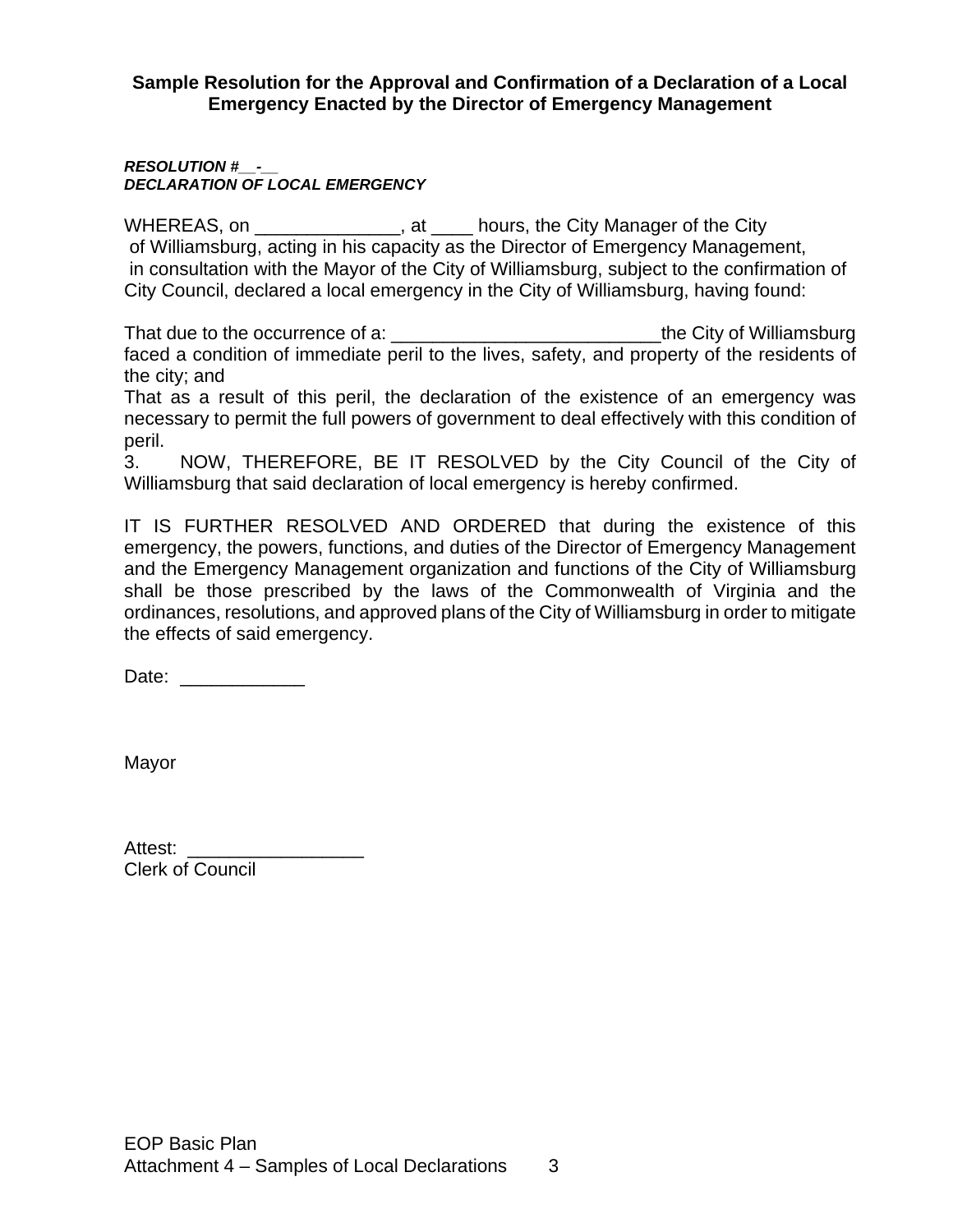#### **Attachment 5 – Definitions and Acronyms**

<span id="page-35-0"></span>Common Operating Picture (COP) – A broad view of the overall situation as reflected by situational reports, aerial photography and other information or intelligence.

Community Recovery – the process of assessing the effects of a disaster or catastrophic event, defining resources, and developing and implementing a course of action to restore and revitalize the socioeconomic and physical structure of the community.

Continuity of Government (COG) – A process of identifying the essential functions of government, including the critical functions of government offices and agencies, and developing and implementing plans to ensure the continuation of those functions in the face of disruption from any cause.

Criminal Injuries Compensation Fund (CICF) – Created in 1977 to assist with the payment of unreimbursed expenses of victims who suffer personal physical injury, emotional injury or death as a result of a crime. The program is funded by fees collected from persons convicted of felonies ad certain classes of misdemeanors. It is administered by the Virginia Workers' Compensation Commission.

Disaster Field Office (DFO) - An administrative office established by FEMA and staffed by appropriate federal/state personnel following a disaster declaration by the president.

Emergency Alert System (EAS) - A network of broadcast stations interconnecting facilities authorized by the Federal Communications Commission (FCC) to operate in a controlled manner, according to the State EAS Plan, to inform the public of needed protective actions in the event of an emergency or disaster situation.

Emergency or Disaster - An event that demands a crisis response beyond the scope of any single line agency or service (beyond the scope of just the police department, fire department, etc.) and that presents a threat to a community or larger area. An emergency is an event that can be controlled within the scope of local capabilities; a major emergency or disaster require resources beyond what is available locally.

Emergency Management - The preparation for and the carrying out of functions, other than functions for which military forces are primarily responsible, to prevent, minimize, and repair injury and damage resulting from natural or man-made disasters. These functions include firefighting, law enforcement and security, medical and health, search and rescue, public works and engineering, communications, and the care of displaced persons.

Emergency Management Assistance Compact – An agreement and organization ratified by Congress and the Virginia General Assembly that provides form and structure to interstate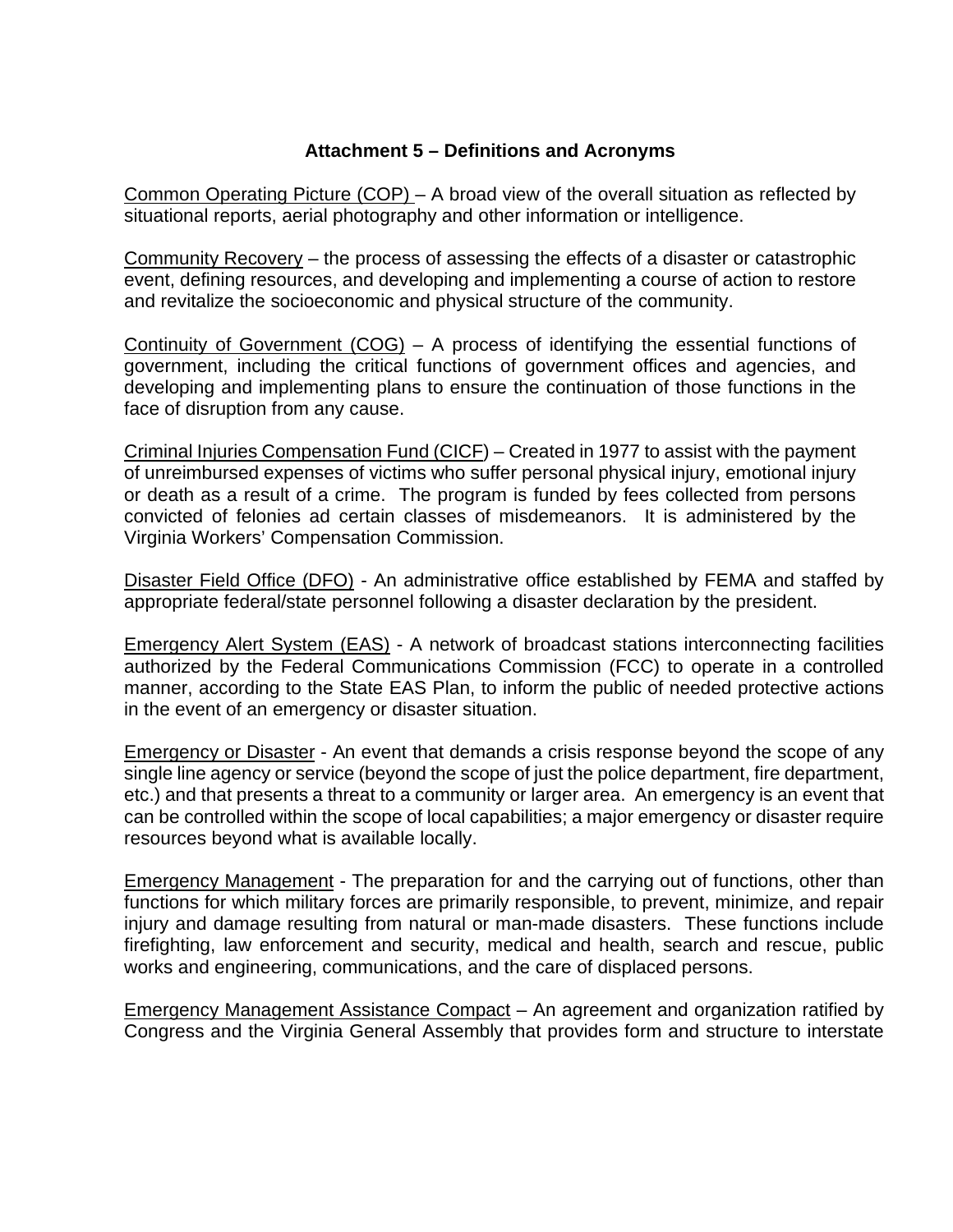mutual aid. Through EMAC, a disaster impacted state can request and receive assistance from other member states quickly and efficiently.

Emergency Operations Center (EOC) - The facility from which government directs and controls its emergency operations; where information about the status of the emergency situation is officially collected, assimilated, and reported on; where coordination among response agencies takes place; and from which outside assistance is officially requested.

Emergency Operations Plan (EOP) - A document that provides for a preplanned and coordinated response in the event of an emergency or disaster situation.

Emergency Support Function (ESF) - A grouping of government, private and voluntary organization capabilities into an organized structure to provide the support, resources, program implementation and services that are likely to be needed to save lives, protect property and the environment, restore essential services and critical infrastructure, and help victims and communities return to normal, when feasible, following incidents.

Exercise - An activity designed to promote emergency preparedness; test or evaluate emergency operations plans, procedures, or facilities; train personnel in emergency response duties, and demonstrate operational capability. There are three specific types of exercises: tabletop, functional, and full scale.

<u>Family Assistance Center (FAC)</u> – A Family Assistance Center is set up to support the relatives of persons impacted by an event that may require multiple day engagement. It may engage the OCME, counselling services, lodging and travel assistance, feeding, and connections with the CIFD and similar financial/medical support agencies.

Family Reunification Center (FRC) – A local site located to assist the immediate re-connection of family members with persons directly impacted by a local event. This site is supported by local resources for public information and security.

Federal Disaster Assistance - Aid to disaster victims or state and local governments by federal agencies under provisions of the Robert T. Stafford Relief and Emergency Assistance Act of 1988 (PL 93-288).

Federal Emergency Management Agency (FEMA) – A component of the U.S. Department of Homeland Security responsible for providing technical support to states and local governments to respond to and recover from emergencies and disasters caused by an hazard.

Hazardous Materials (HazMat) - A substance or material in a quantity or form that may pose an unreasonable risk to health and safety or property when released to the environment.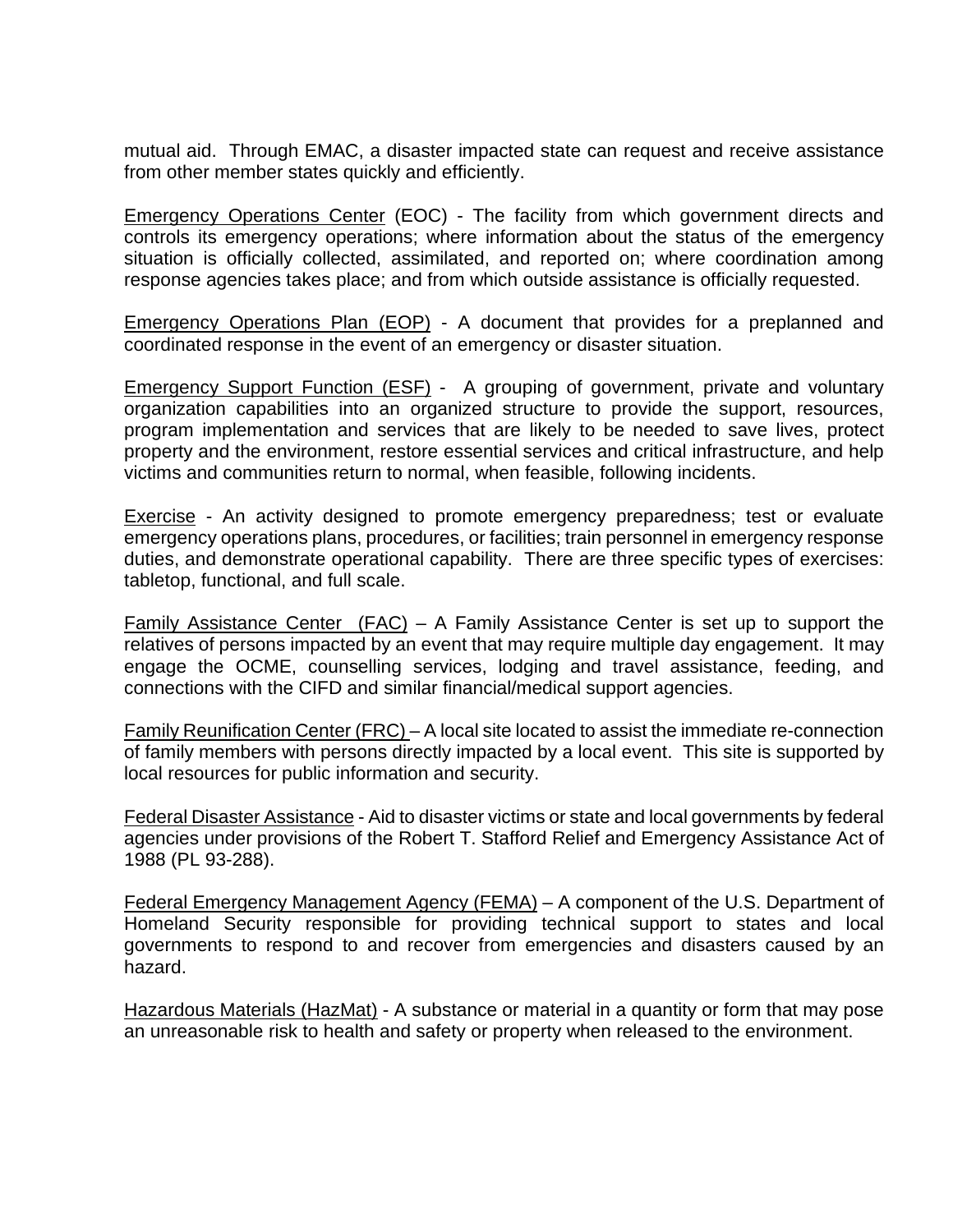Incident Action Plan (IAP) – An oral or written plan containing general objectives reflecting the overall strategy for managing an incident.

Incident Command System (ICS) - An open-ended organizational structure designed to effectively direct and control an in-the-field emergency response.

Integrated Public Alert and Warning System (IPAWS) **- IPAWS** is a national system for local alerting. It provides the means for disseminating authenticated **emergency alert** and **warning** messaging from **emergency** officials to the public through: Radio and television via the **Emergency Alert** System (EAS); Wireless phones via Wireless **Emergency Alerts** (WEAs).

Local Emergency - The condition declared by the local governing body when, in their judgment, the threat or actual occurrence of a disaster is or threatens to be of sufficient severity and magnitude to warrant coordinated local government action to prevent or alleviate the damage, loss, hardship, or suffering threatened or caused thereby. A local emergency arising wholly or substantially out of a resource shortage may be declared only by the Governor, upon petition of the local governing body.

Local Emergency Management Organization - An organization created in accordance with the provisions of Section 44-146.19 of the Code of Virginia by local authority to perform local Emergency Management functions.

.

Major Disaster/Emergency Determined by the President - These terms are defined in the Stafford Act (Public Law 93-288) and have a specific meaning in the context of federal disaster relief and emergency assistance. They are declared by the President when local and state response capabilities are overwhelmed and federal disaster assistance is needed.

Man-made Disaster - Any industrial, nuclear, or transportation accident, explosion, conflagration, power failure, resource shortage, or other condition, except enemy action, resulting from man-made causes, such as sabotage, oil spills, and other injurious environmental contamination, which threaten or cause damage to property, human suffering, hardship, or loss of life. This definition may also include acts of domestic terrorism/active shooter situations.

Mitigation - Mitigation activities are those that either prevent the occurrence of an emergency or reduce the community's vulnerability in ways that minimize the adverse impact of a disaster or other emergency.

Mutual Aid Agreement – Written agreement between agencies, organizations and/or jurisdictions that they will assist one another on request by furnishing personnel, equipment and/or expertise in a specified manner.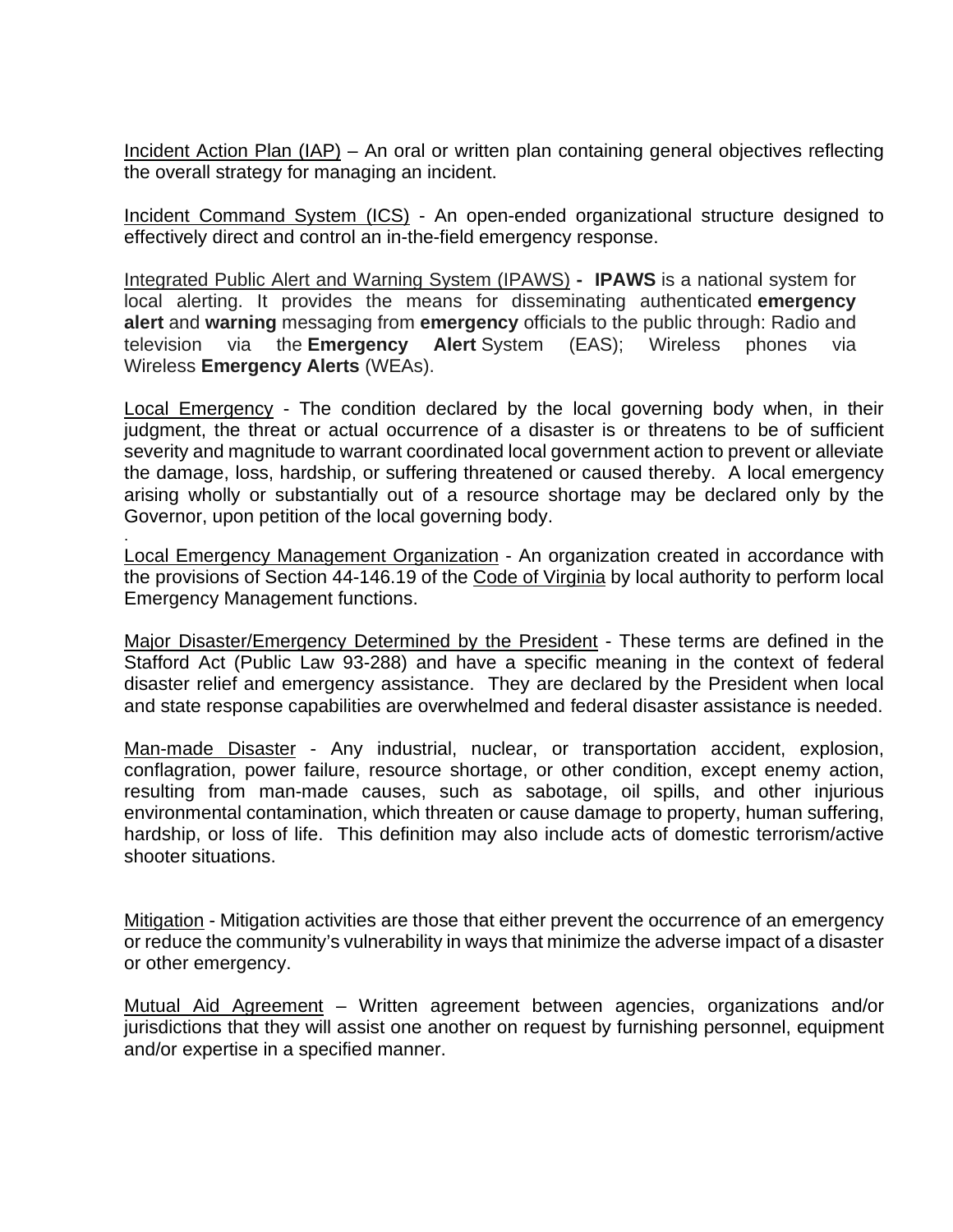National Incident Management System (NIMS) – A system mandated by the federal Homeland Security Presidential Directive (HSPD) #5 that provides a consistent, nationwide approach for governments at all levels, voluntary agencies and the private sector to work effectively and efficiently together to prepare for, respond to, and recover from incidents, regardless of cause, size or complexity. NIMS uses a core set of concepts, principles and terminology.

National Weather Service (NWS) - The federal agency, which provides localized weather information to the population, and during a weather-related emergency to state and local emergency management officials.

Natural Disaster - Any hurricane, tornado, storm, flood, high water, wind-driven water, tidal wave, tsunami, earthquake, volcanic eruption, landslide, mudslide, snowstorm, drought, fire, or other natural catastrophe resulting in damage, hardship, suffering, or possible loss of life.

Point of Distribution/Dispensing (POD) – The term used to define a local geographical site specifically set up to dispense essential supplies (such as water and MREs) or set up to dispense emergency inoculations to respond to an outbreak of a viral/ bacterial infectious disease.

Recovery - Recovery involves restoring systems to normal after the emergency. Some longterm recovery actions may continue for months or even years.

Severe Weather Warning - An advisory broadcast message from the NWS, which indicates the probability of a particular severe weather storm is high and is an alert to the public of such severe weather conditions.

Severe Weather Watch - An advisory broadcast message that indicates the probability of a particular severe weather storm is high and is an alert to the public of such severe weather conditions.

Stafford Act - The Robert T. Stafford Disaster Relief and Emergency Assistance Act, Public Law 93-288, as amended by Public Law 100-707. In this plan it is referred to as "The Stafford Act." A federal statute that provides for the prompt delivery of federal assistance to affected local governments and individuals following a major disaster, especially when state and local relief resources are overwhelmed.

Standing Operating Procedures (SOPs) - Preplanned instructions, usually in checklist format, which are used to facilitate the completion of assigned tasked in time of emergency. SOPs supplement EOPs and are usually published separately. They include items such as call-up lists, manning documents, and resource lists.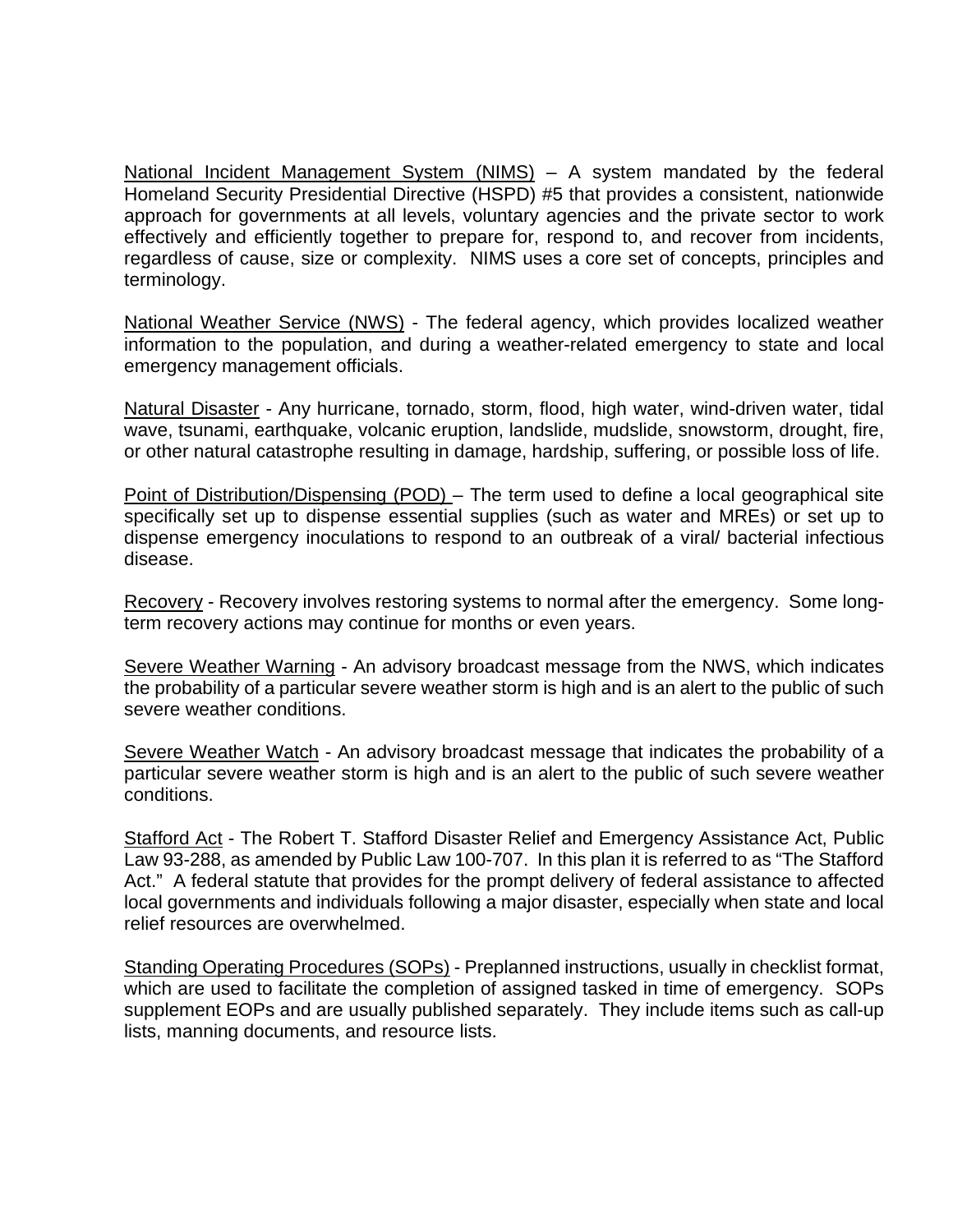State of Emergency - The condition declared by the Governor when, in his judgment, the threat or actual occurrence of a disaster in any part of the state is of sufficient severity and magnitude to warrant disaster assistance by the state to supplement the effort and available resources of any locality or relief organization in preventing or alleviating the damage, loss, hardship, or suffering threatened or caused thereby and is so declared by him when it is evident that state resources are needed to cope with such disasters.

Statewide Mutual Aid – A program to assist cities, counties and eligible towns to more effectively and efficiently exchange services and resources, especially in response to a major disaster wherein assistance needs to be provided from one area or region of the state to another.

VEST – Virginia Emergency Support Team, previously known as the "VERT," a group of subject matter experts form multiple state agencies and ESFs that advise and assist with State-level planning activities in the event of an impending event of potential significant consequence to the State and its inhabitants.

Voluntary Organizations Active in Disasters (VOAD) - Coalition of nongovernmental agencies that actively participate in disaster response and recovery.

Warning - The alerting of public officials, emergency support services, and the general public to a threatened emergency or disaster situation.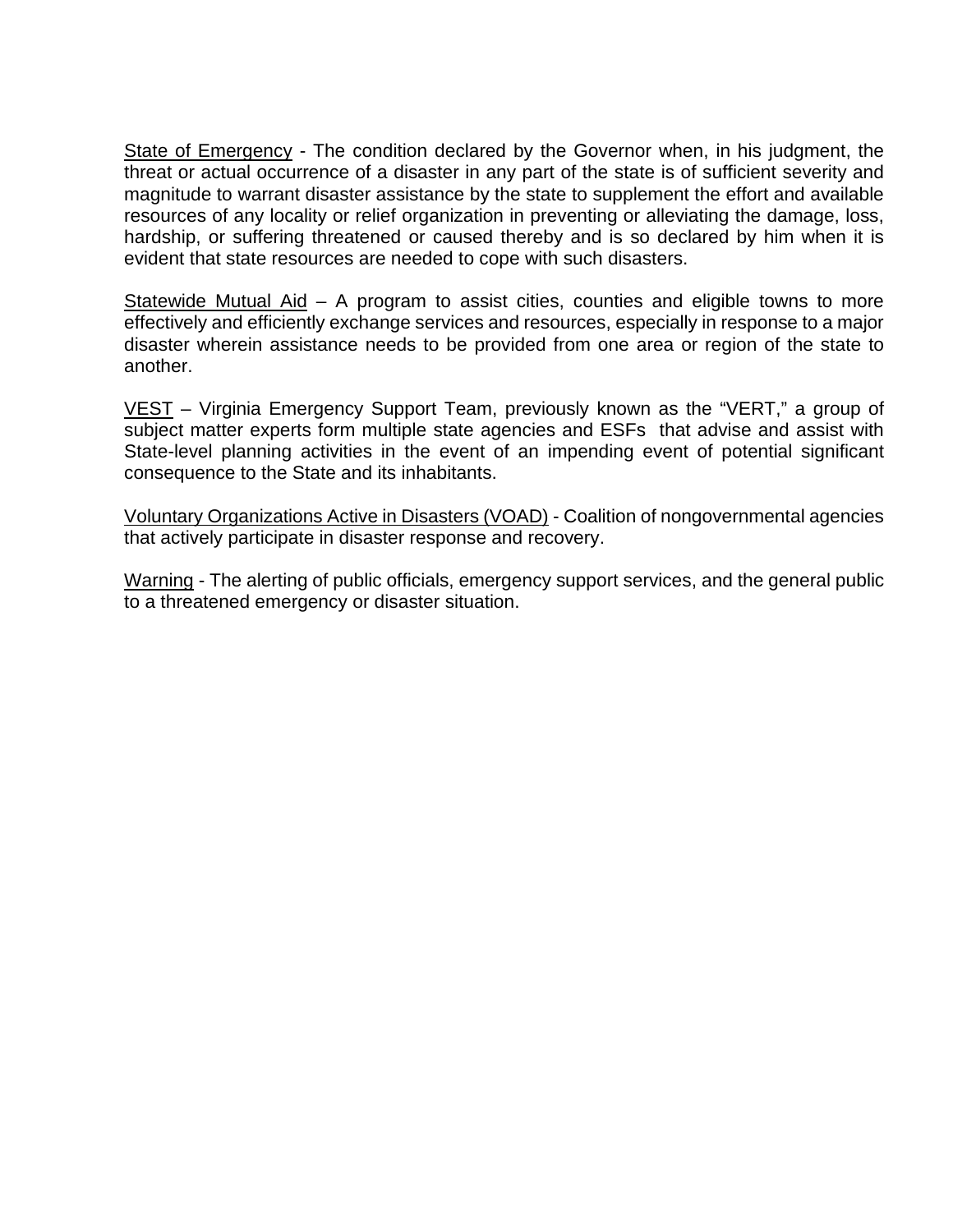## **GLOSSARY OF ACRONYMS**

| <b>Amateur Radio Emergency Service</b>               |
|------------------------------------------------------|
| Civil Air Patrol                                     |
| <b>Citizens Emergency Response Team</b>              |
| <b>Criminal Injury Compensation Fund</b>             |
| <b>Continuity of Operations Plan</b>                 |
| Commonwealth of Virginia Emergency Operations Plan   |
| <b>Community Service Board</b>                       |
| <b>Disaster Application Center</b>                   |
| Department of Criminal Justice Services              |
| Department of Homeland Security                      |
| Emergency Alert System-authorized by the FCC         |
| <b>Emergency Management Assistance Compact</b>       |
| <b>Emergency Operations Center</b>                   |
| <b>Emergency Operations Plan</b>                     |
| <b>Federal Communications Commission</b>             |
| Hampton Roads Metropolitan Medical Response System   |
| <b>Incident Action Plan</b>                          |
| incident Command System                              |
| Integrated Flood Observing and Warning System        |
| <b>Incident Management Team</b>                      |
| <b>Integrated Public Alerting and Warning System</b> |
| <b>Joint Information Center</b>                      |
| <b>Local Emergency Planning Committee</b>            |
| Memorandum of Agreement/Memorandum of Understanding  |
| <b>Mass Casualty Incident</b>                        |
| <b>MEDEVAC</b> Medical Evacuation                    |
| <b>Material Safety Data Sheets</b>                   |
| Non-governmental Organization                        |
| National Incident Management System                  |
| <b>Nuclear Regulatory Commission</b>                 |
| <b>National Transportation Safety Board</b>          |
|                                                      |